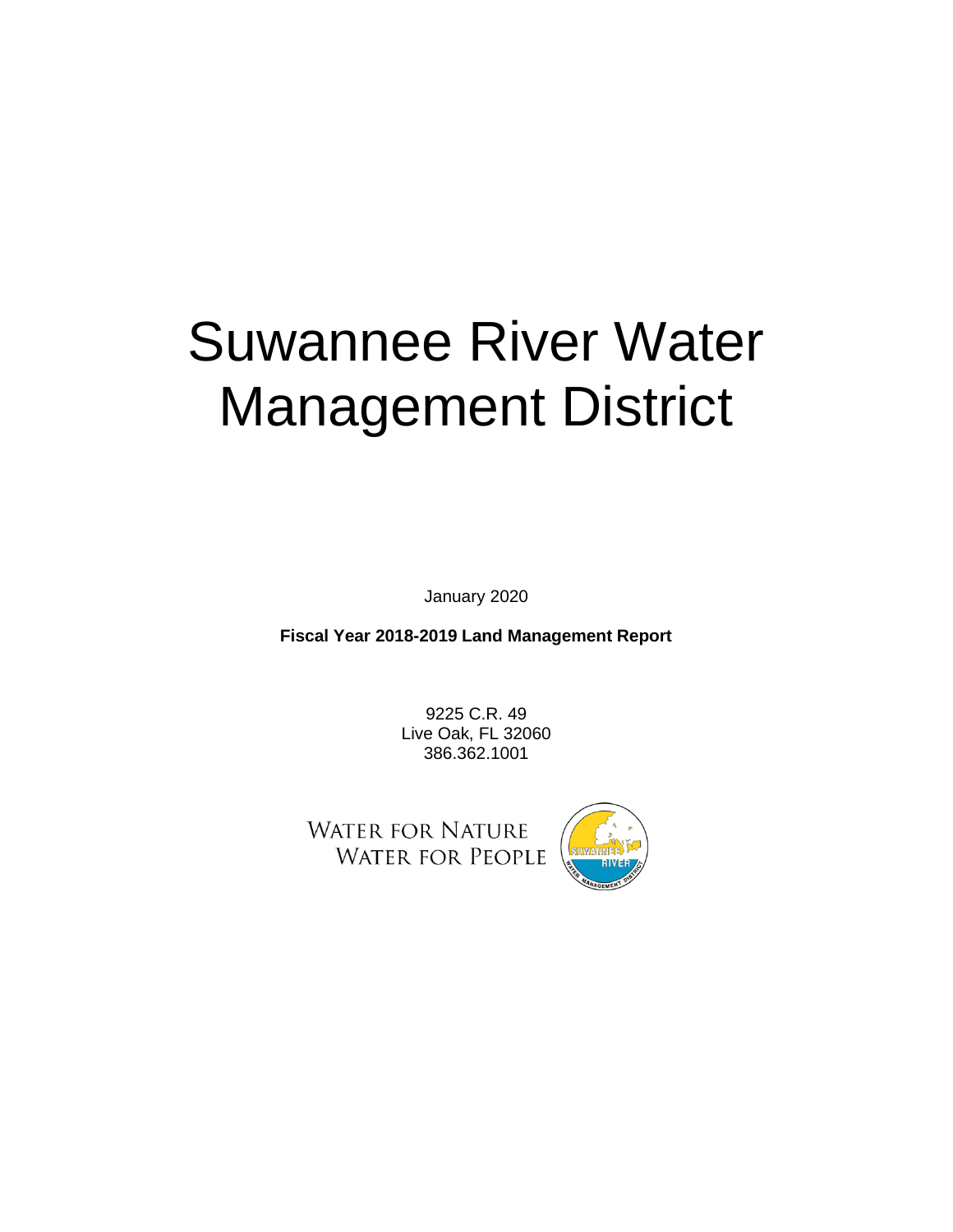## **Fiscal Year 2018-2019 Land Management Report** *Suwannee River Water Management District*

## **Governing Board**

Virginia H. Johns, Chair Don Quincey, Vice Chair Richard Schwab, Secretary/Treasurer Gary F. Jones Charles Keith Virginia Sanchez

> **Executive Director** Hugh Thomas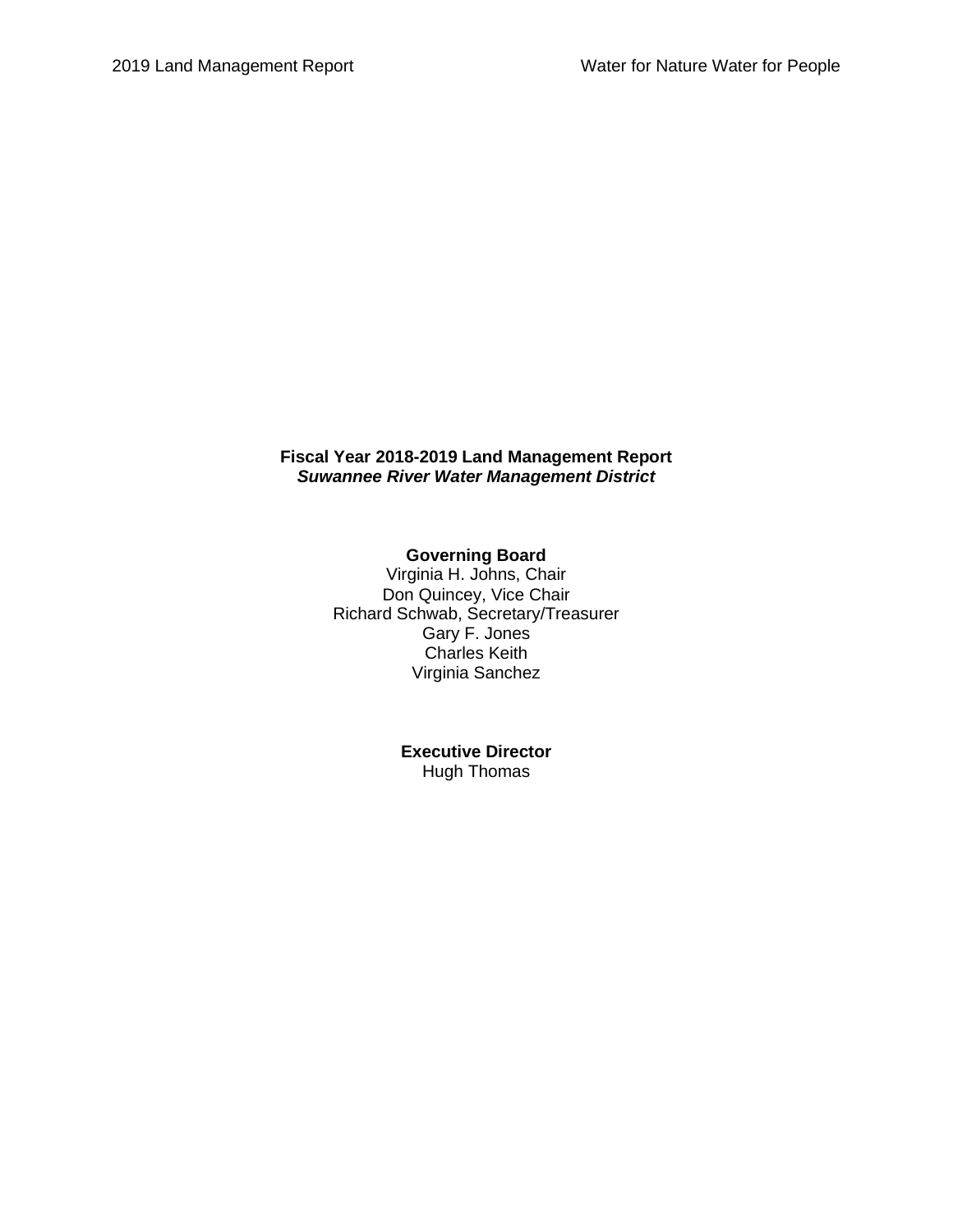# **CONTENTS**

**Americans with Disabilities Act:** The District does not discriminate upon the basis of any individual's disability status. This nondiscrimination policy involves every aspect of the District's functions including one's access to, participation, employment, or treatment in its programs or activities. Anyone requiring reasonable accommodation as provided for in the Americans with Disabilities Act should contact the District at 386.362.1001 or 800.226.1066 (Florida only). The District's fax number is 386.362.1056.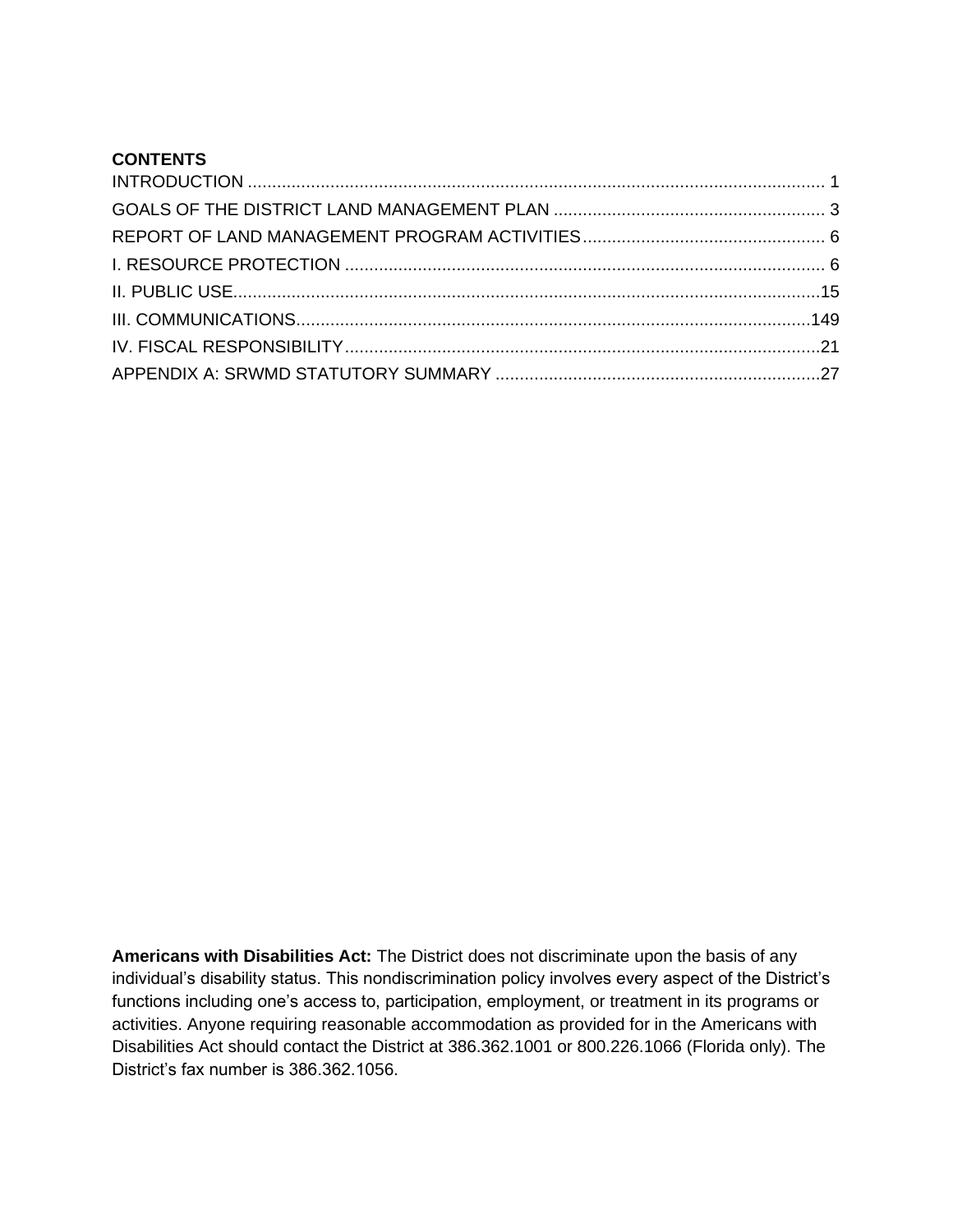# **EXECUTIVE SUMMARY**

The Fiscal Year 2018-2019 Land Management Report is an annual overview of management objectives and activities conducted on fee-simple title lands held by the Governing Board of the Suwannee River Water Management District (District) during the fiscal year (FY). The report is used by the District during the Land Management Review Team (LMRT) annual review of District lands which is required by section 373.591, Florida Statutes (F.S.). The report summarizes objectives of the approved FY 2018 District Land Management Plan (DLMP) and generally follows its organizational format addressing key topics that provide information as to whether District lands are being managed for the purposes for which they were acquired and in accordance with land management objectives.

The report indicates an ongoing effort by District's land management program staff to include and participate in water resource-related projects on District lands. It provides details and accomplishments on natural community resource projects which are designed to maintain or improve natural communities, forest resources, rare species, cultural, historical resources, and aesthetic and visual resources. It addresses social and economic management goals and activities which are key components of the land management program and include public use, communications, and fiscal responsibility.

## **INTRODUCTION**

<span id="page-3-0"></span>The District jurisdictional boundary includes approximately 7,640 square miles across all or part of 15 north-central Florida counties.

Based on the most recent District Florida Forever Work Plan, the District holds fee-simple title to approximately 160,207 acres in addition to approximately 127,731 acres of conservation easements (3.2% and 2.6% of the District's land area, respectively) as of November 4, 2019. The District also holds less-than-fee title to approximately 751 acres of access easements.

District management of these lands provides water resource benefits including:

- Preserving floodplain areas to maintain storage capacity, attenuate floodwaters, and prevent inappropriate development;
- Preventing groundwater contamination by maintaining low-intensity land uses within the floodplain and high recharge areas;
- Preserving and/or restoring spring areas to improve surface and groundwater;
- Preserving and/or restoring natural communities throughout the area to support or enhance populations of native species;
- Preserving aquatic buffer zones from high impact uses that have a high potential to degrade surface water quality;
- Supporting water resource development initiatives.

The majority of the lands are considered conservation lands, and most are located along rivers, streams, headwaters, and recharge areas. The District also purchased real property for specific water resource projects such as wellfields, flood storage, water management, aquifer recharge, water resource development, water supply development, and preservation. These project lands are managed for specific purposes as identified in the acquisition.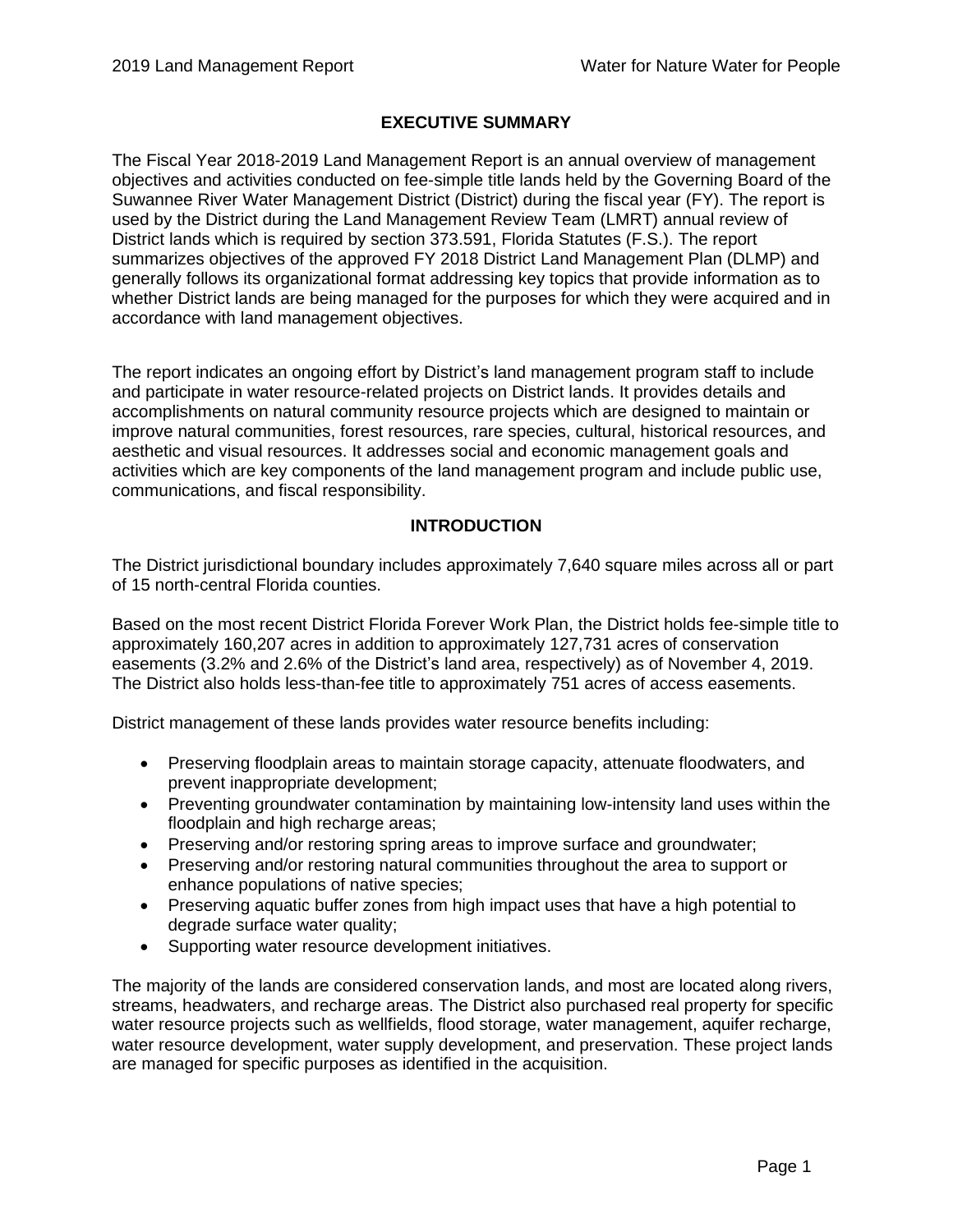Lands titled to the District are managed under a multiple-use policy that emphasizes water resource protection, maintenance, and restoration of the land's natural state and condition, and provisions for public access and recreation. Planning land management activities and uses at the ownership level allows for efficient and effective implementation of Governing Board priorities and achievement of goals. The following four goals are outlined in the DLMP.

- Resource Protection
- Public Use
- Communications
- Fiscal Responsibility

To ensure the District is meeting its four land management goals, the Excellence in Land Management Program (ELM) was established in 2004. This program uses quantifiable data to measure and track qualitative goals. ELM is used in conjunction with the statutorily required annual LMRT evaluation. LMRT participants use the ELM scorecard to determine whether land management is meeting the goals of the DLMP by scoring the strategies used to achieve those goals.

Additionally, LMRT participants evaluate if the District is achieving its statutory requirements (section 259.036, F.S.) by scoring the following questions, the LMRT must evaluate:

- Are District lands being managed in a manner consistent with the purpose for which they were acquired, including public access?
- Are District land managers implementing the DLMP?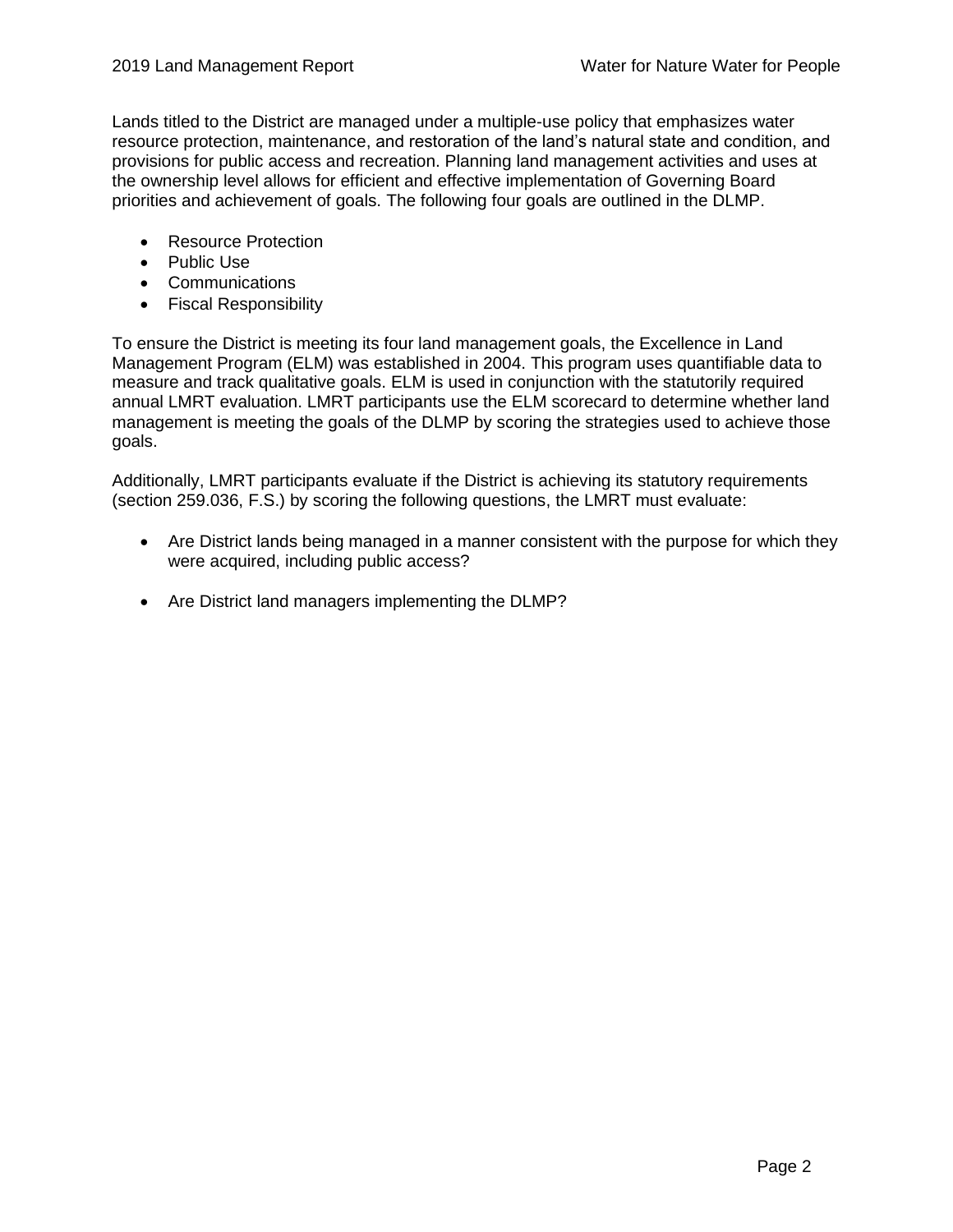# **GOALS OF THE DISTRICT LAND MANAGEMENT PLAN**

#### <span id="page-5-0"></span>**Goal 1: Resource Protection**

**Objectives** - ensure District lands are managed for natural resource protection and maintain/restore lands using natural community Desired Future Condition (DFC) guidelines when practical and as referenced in Appendix A of the DLMP.

Water Resource Strategies

- Minimize structural floodplain management on District-managed conservation lands.
- Maintain ground and surface water quantity and quality during land management activities by using enhanced silviculture Best Management Practices (BMPs).
- Restore hydrologic regimes to the DFC where possible.
- Maintain water management structures to achieve their intended function.
- Develop and maintain water resource projects on the lands to improve water quality and enhance water supply.

Soils, Topography, Ground Cover and Natural Community Strategies

- Minimize soil degradation (e.g., erosion, compaction).
- Manage and/or restore historic natural communities for a given site to DFC standards to the extent practical.
- Reduce degradation of the existing native groundcover.
- Monitor the grass, herbaceous and shrub layers to detect if the resource falls within the DFC standard acceptable range.
- Reintroduce or supplement current native ground covers with local stock where needed to achieve ecosystem functions.
- Update and maintain current reference data.

#### Forest Resource Strategies

- Manage for natural community heterogeneity to attain a multi-aged and vertically diverse forest, including retaining dominant and/or old-growth trees and snags.
- Maintain the dominant and co-dominant tree species within the DFC acceptable parameter range.
- Reforest within DFC standards using techniques that minimize damage to other natural resources.
- Ensure that commercial harvests provide the maximum financial returns that are possible with the consistent attainment of primary natural resource values.
- Maintain an accurate and current forest resource inventory.

#### Rare Species Resource Strategies

- Protect and manage biodiversity on District lands.
- Track rare species locations, status, and implement rare species BMPs.
- Maintain and/or increase existing rare and imperiled species populations on District lands.

## Cultural and Historic Resource Strategies

• Protect and prevent negative impacts on cultural and historical resources during all activities.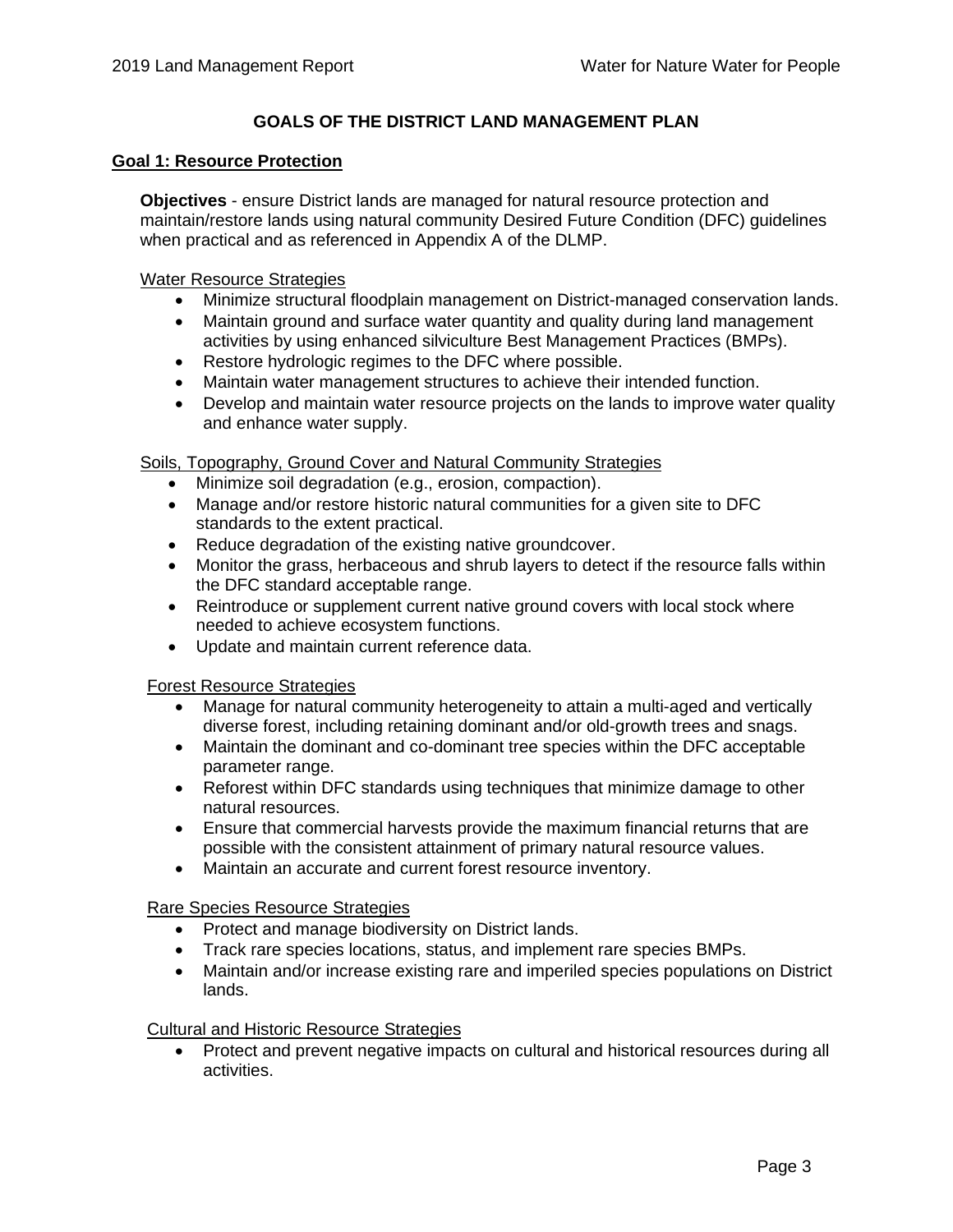- Document location of significant cultural and historical resources on District-owned lands and share information with the Division of Historic Resources within the Florida Department of State.
- Monitor the condition of cultural and historical resources on District-managed lands.

#### Aesthetic and Visual Resource Strategies

- Maintain or enhance the overall visual quality of District lands.
- Minimize or mitigate short-term negative appearances of land management activities.

## **Goal 2: Public Use**

**Objectives** - provide resource-based public use opportunities.

#### Public Use Strategies

- Establishing and maintaining public use on District lands.
- Provide Special Use Authorizations (SUA) for compatible public use activities.
- Follow Governing Board Directives 90-2 and 92-1 for exclusive use requests.
- Provide hunting and fishing opportunities on District lands.
- Coordinate with law enforcement agencies to enforce Florida statutes and administrative rules on District-managed lands.
- During emergency situations, staff will assist persons in danger and communicate responses with the appropriate agency.

#### **Goal 3: Communications**

**Objectives** - encourage participation from outside agencies, organizations and private citizens when developing management plans for the lands under its stewardship.

Communications Strategies

- Obtain public and private stakeholder's input in the management of District lands.
- Use applicable modes of communication to encourage and promote public recreation on District lands.
- Ensure public inquiries into management activities or public use are addressed in a timely manner.
- Complete an annual land management report and conduct the annual LMRT following the guidance of the DLMP.

#### **Goal 4: Fiscal Responsibility**

**Objectives** - minimize the costs associated with land management by contracting with the private sector, partnering with other land management agencies and organizations, and submitting proposals for land management grant funding.

Fiscal Responsibility Strategies

- Ensure revenues are derived from operations conducted to achieve land management objectives.
- Minimize structural operational management approaches wherever practical.
- Contract with the most cost-effective and experienced firms to complete land management activities following District policies.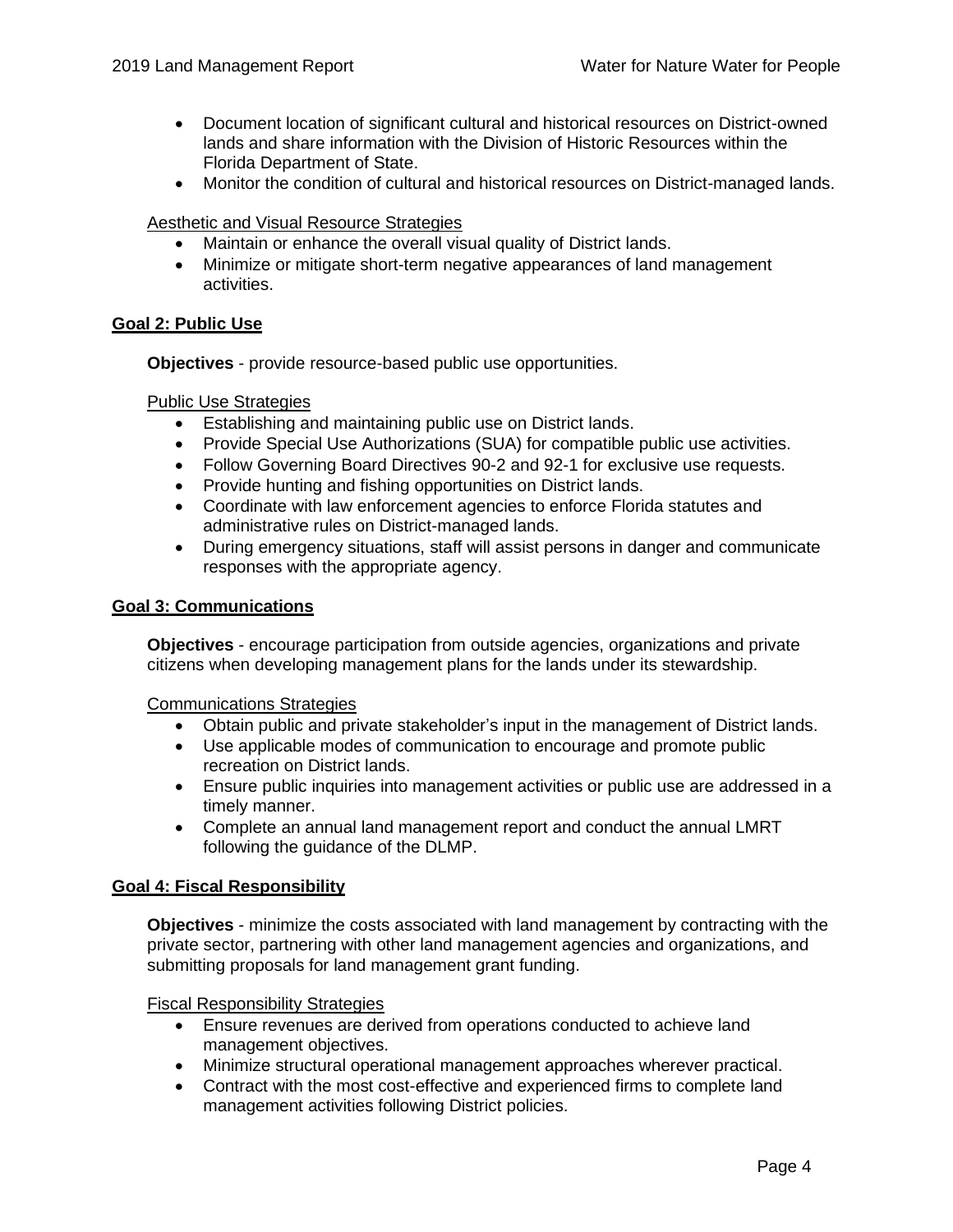- Coordinate with other land management agencies and organizations to complete land management activities to reduce District costs.
- Attempt to locate and obtain grants to help fund projects on District lands.
- <span id="page-7-0"></span>• Assist with the surplus lands program to ensure funds derived from the disposals of unneeded land holdings are redirected to fund the purchase of higher value, waterresource lands.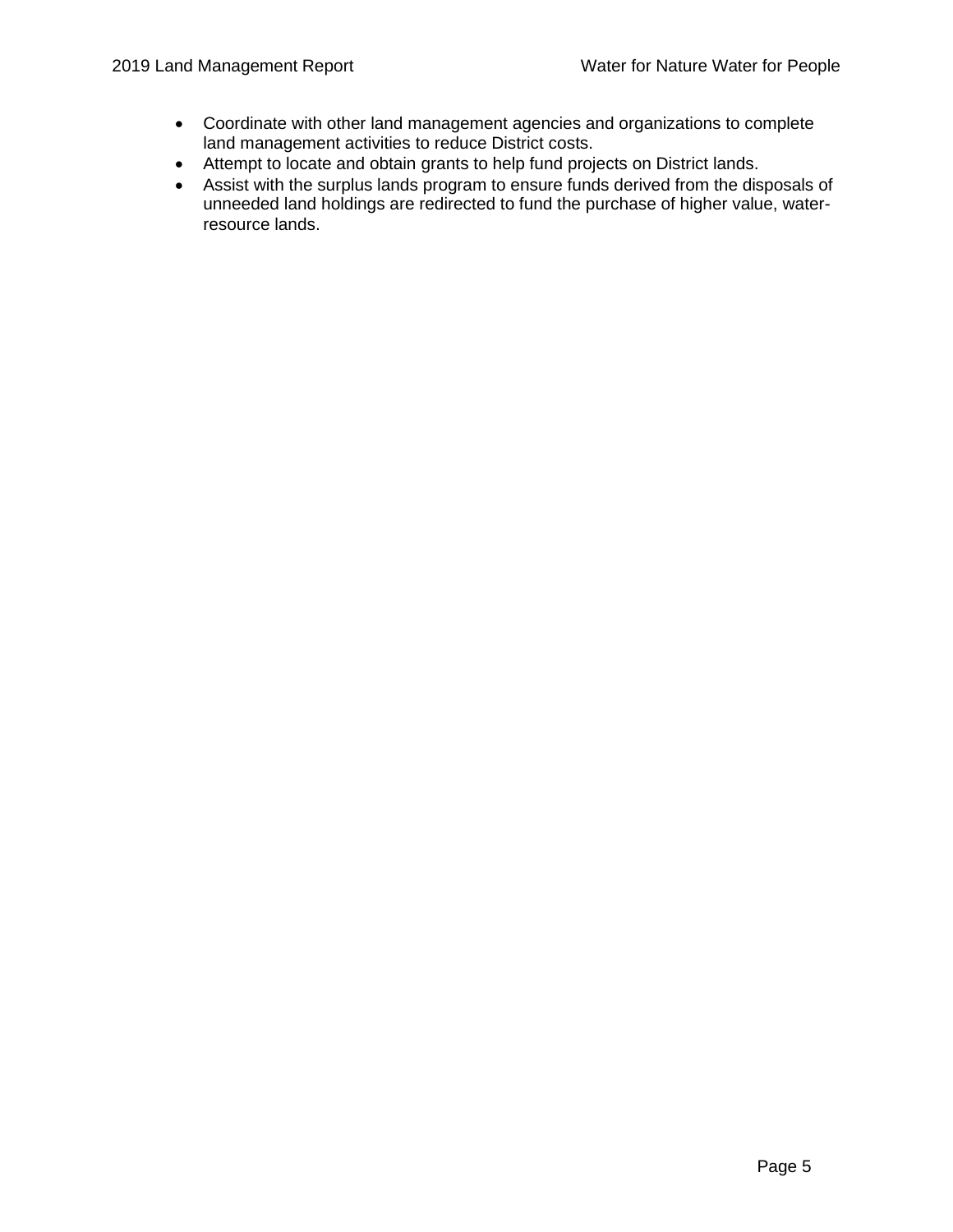## **FISCAL YEAR 2019 REPORT OF LAND MANAGEMENT PROGRAM ACTIVITIES**

## <span id="page-8-0"></span>**I. RESOURCE PROTECTION**

#### **Goal - protect, enhance, and/or restore natural, archaeological, and historical resources on lands owned by the District.**

#### **1. Water Resources**

District lands provide unique water resource opportunities because of their proximity to major rivers and their tributaries. At the tract level, there may be opportunities to impact altered water flows and water retention capacities to allow more natural buffering characteristics of the floodplain, such as flood attenuation, to be enhanced and provide protection to the receiving water body. At the site level, many facilities such as river access points, hydrologic facilities, and roads require review, construction, and maintenance to function in the floodplain without adverse water resource impacts. The objective of facilities' design is to make them transparent to high and low-flow conditions within the floodplain.

Natural community and facility projects are generally implemented using silviculture BMPs as a minimum standard for implementation. Silvicultural practices, natural community restoration projects, hydrological improvements, and road maintenance operations are planned to protect or enhance water resources.

Specific Governing Board-approved water resource projects may be initiated for flood control, water storage, water management, conservation, protection of water resources, aquifer recharge, water resource, and water supply development. These projects typically require engineered solutions and have project-specific goals and management. In many cases, the water resource benefits are designed to extend beyond the tract. The District's Florida Forever Work Plan describes all District-wide projects. The projects listed below are specifically targeted for District fee-owned lands.

#### Water Resource Projects

• *Jennings Bluff River Access Project*

In FY 2019, the District completed the Jennings Bluff River Access Project to improve recreational access and decrease bank erosion along the Alapaha and Dead rivers. The Jennings Bluff Tract has two popular recreational locations. The first is located on the Alapaha River. This river access had a 30-foot-long wooden stair system that had reached the end of its service life. The stair system was replaced with a poured concrete stair system of the same dimension. The new stairs improved access to the river, included erosion control measures and have a longer service life than the wooden stairs.

The second recreational location is located at the sink of the Dead River. This location is popular for fishing and nature watching; unfortunately, there had never been a stair system at this location. Access is reduced, unsafe, and foot traffic had caused severe bank erosion. The District had this site improved by constructing a set of poured concrete stairs, included erosion control measures at the stairs, and added a gravel walkway approaching the stairs to reduce stormwater runoff velocity. This project has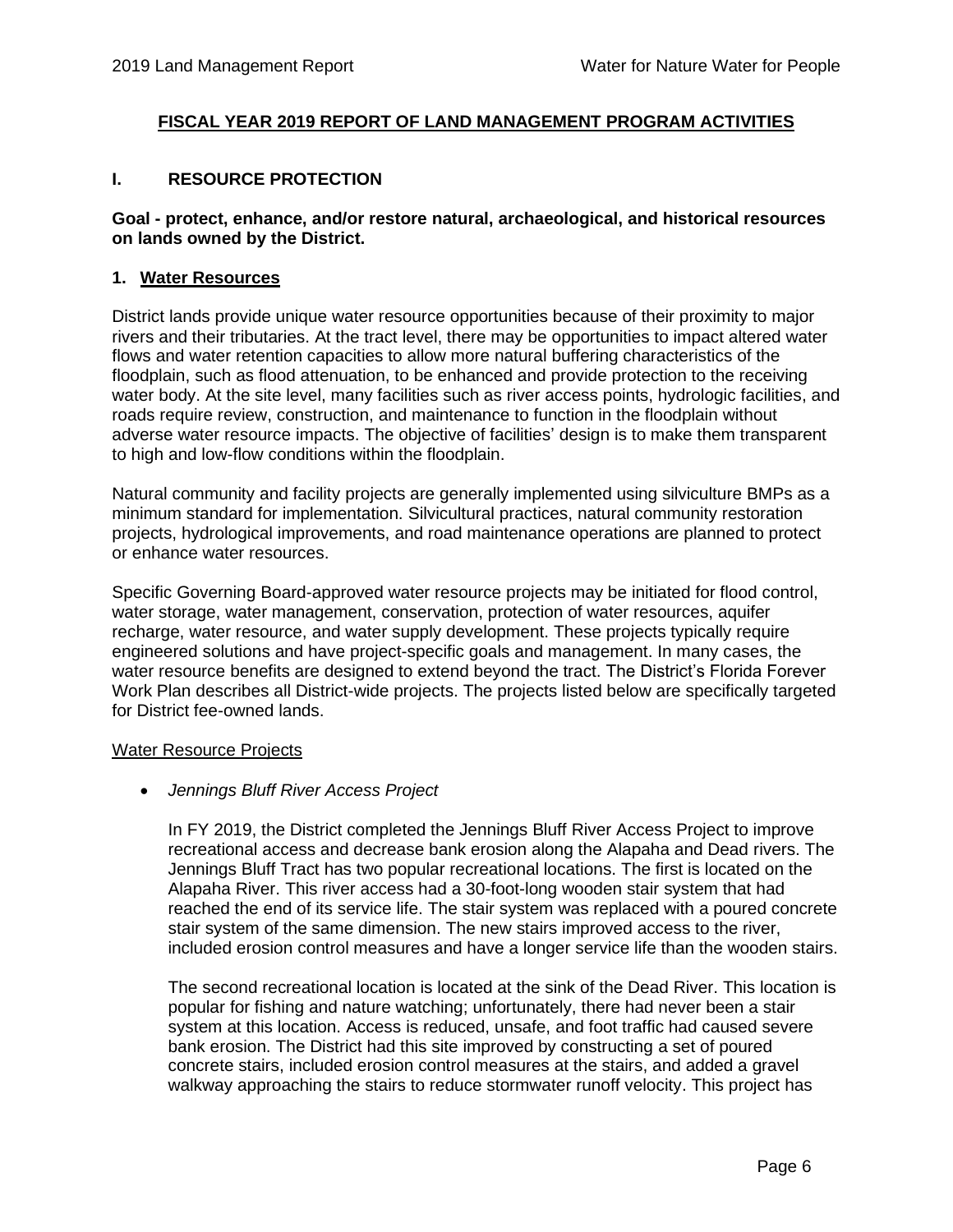accomplished the intended goal of improving access and reducing erosion into the waterways.

• *Underwater Cave System Research*

Many District lands contain springs, karst windows, and other geologically significant systems for North Florida. The District has issued two temporary ingress and egress SUAs (2013 and 2015) for underwater cave system mapping, water testing, and research to private non-profit research firms. The SUAs are for 12 separate tracts of land. The SUAs are re-issued each year to continue the research. This research is at no obligation or cost to the District and the information obtained is shared with the District.

• *District Lands Hydrological Facilities Improvement Plan* 

The District has had a hydrological facilities geodatabase where any information related to water conveyance is stored (culverts, surface crossing, bridges, etc.). The database has not had any significant updates for more than a decade. In FY 2019 District staff and the Environmental Systems Research Institute (ESRI) improved the database making it viable for annual tract inspections. In FY 2020, District land management staff is attempting to update the database with existing facility conditions and information collected on previously unknown facilities. The goal of this project is to have a robust geodatabase that has all hydrological facilities and conditions which will lead to a more proactive annual approach to hydrological facility maintenance.

• *Hydrological Facility Restoration Projects*

This ongoing project essentially stalled due to wet weather conditions that persisted during FY 2019, however the District was able to conduct one hydrological restoration project. The project took place within the Seven Bridges Tract, where the District replaced three collapsed culverts. This project greatly improved the hydrology within the tract by reconnecting wetlands and limiting the impoundment of water. Due to this past year's wet conditions, District staff had the opportunity to improve the above referenced hydrological facilities geodatabase and obtain needed field observations of other hydrologic issues associated with our road network.

• *West Ridge Water Resource Development Area*

The West Ridge Water Resource Development Area project includes nearly 667 acres of District-owned land adjacent to the Florida National Guard's (Guard) Camp Blanding. The purchase was funded by a grant from the Guard through the Department of Defense (DOD) as part of a program designed to secure buffers around military installations. The project provides an opportunity for natural resource enhancement and restoration (particularly wetlands), flood protection, potential aquifer recharge to the Upper Floridan Aquifer, and to augment flows to the upper Santa Fe River. The cost of this project is yet to be determined.

• *Monitor Well Network Improvement Project*

In 2014, the divisions of Water Supply and Water Resources identified groundwater monitoring data gaps areas throughout the District and developed a monitoring well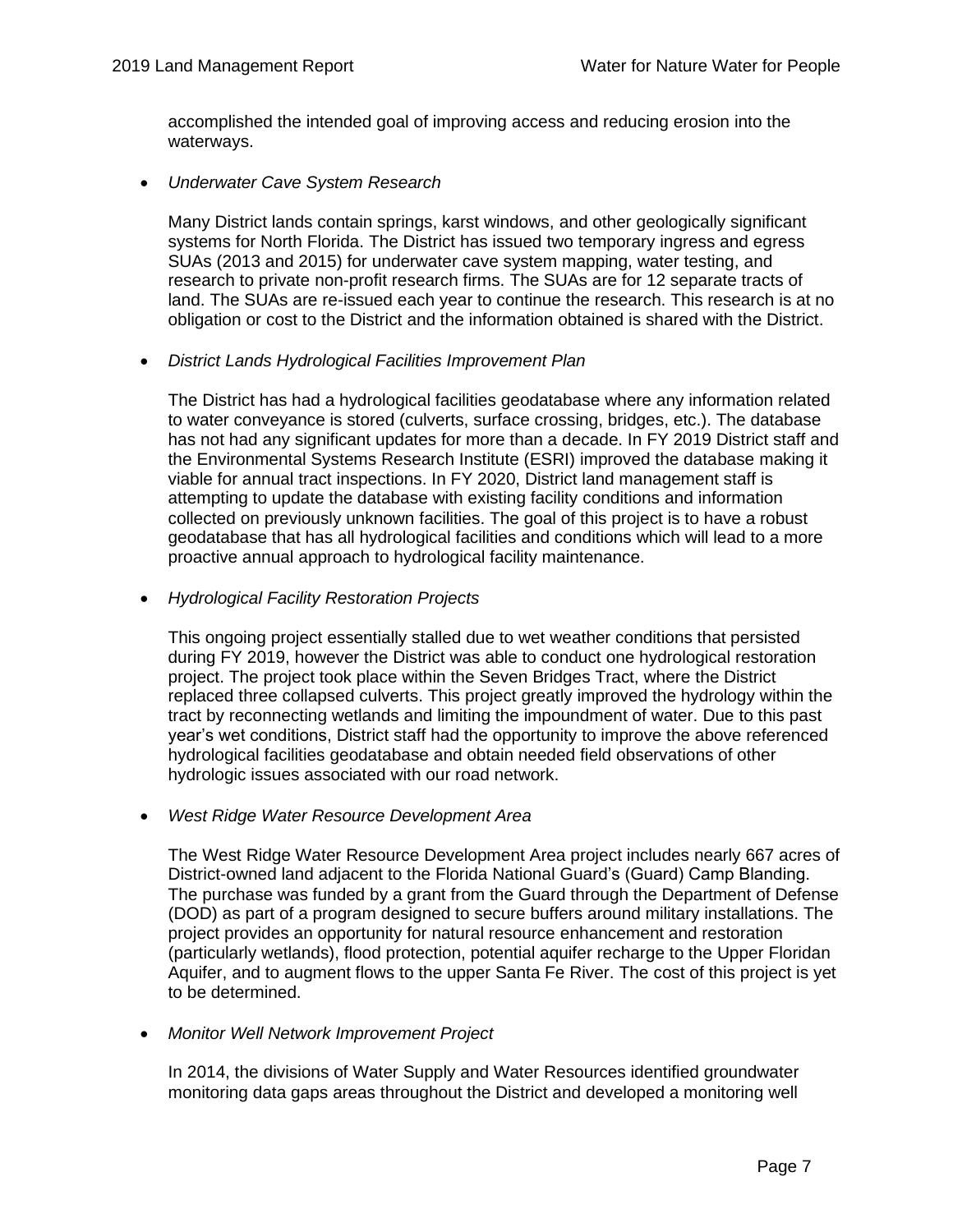network improvement project to close the gaps. This project included the installation of 40 new monitoring wells. Closing the gaps is essential for groundwater modeling improvements and long-term trend monitoring assessments. Land Management staff assisted and supported Water Supply and Water Resources divisions in the installation of monitoring wells. The Monitor Well Network Improvement Project was completed in FY 2019.

## • *Pot Springs Environmental Restoration and Enhancement Project*

In 2017, Springs funding was approved to restore the site. Improvements will consist of bank stabilization, access to the spring and improvements to limit erosion from uplands. Funding for this project will come from the Florida Department of Environment Protection (FDEP) through the Pot Springs Restoration contract and the District. The project is currently underway and should be completed by the first quarter of FY 2020.

## **2. Soils, Topography, Ground Cover and Natural Communities**

Florida Statutes direct District staff to manage lands "in such a way as to ensure a balance between public access, general public recreational purposes, and the restoration of their natural state and condition". The District uses existing Desired Future Condition (DFC) standards as a guide for planning, implementing, and tracking natural community restoration/management activities on its properties. The DFCs provide information about plant community structure, representative plant species, hydrologic regimes, and the frequency that prescribed fire or other vegetation management activities should be implemented to help meet and/or maintain DFC objectives. By using these standards, District staff can evaluate the current condition of a natural community and then determine what management activities are needed to help meet statutory requirements and DFC objectives.

Many District lands, including floodplain swamps and other wetland areas, currently meet DFC objectives; these areas are often easily maintained through passive management or natural processes such as periodic flooding. However, many upland natural communities or transitional areas require active management to help meet and/or maintain DFC objectives. Management practices that may be used in these areas include the installation of hydrologic structures, prescribed fire, mechanical or chemical treatments, timber harvesting, and reforestation.

#### Natural Community Management/Restoration Projects

• *Prescribed Fire/Vegetation Management*

Many natural plant communities on District lands were historically influenced and maintained by the periodic occurrence of fire and other disturbances on the landscape. The District continues to use prescribed fire and other vegetation management tools, such as mechanical and chemical treatments, to manage vegetation within these communities to help meet DFC objectives. The five main fire-adapted natural communities that the District targets for management and restoration work include: sandhills, upland pine, scrubby flatwoods, mesic flatwoods, and wet flatwoods. The District focuses on these communities because of their vegetation type or structure, their need for frequent fire or disturbance and their proximity to other wetland communities that require periodic disturbance. Combined, these targeted communities make up approximately 59,594 acres or 71% of the total acres on District lands that were historically influenced by fire.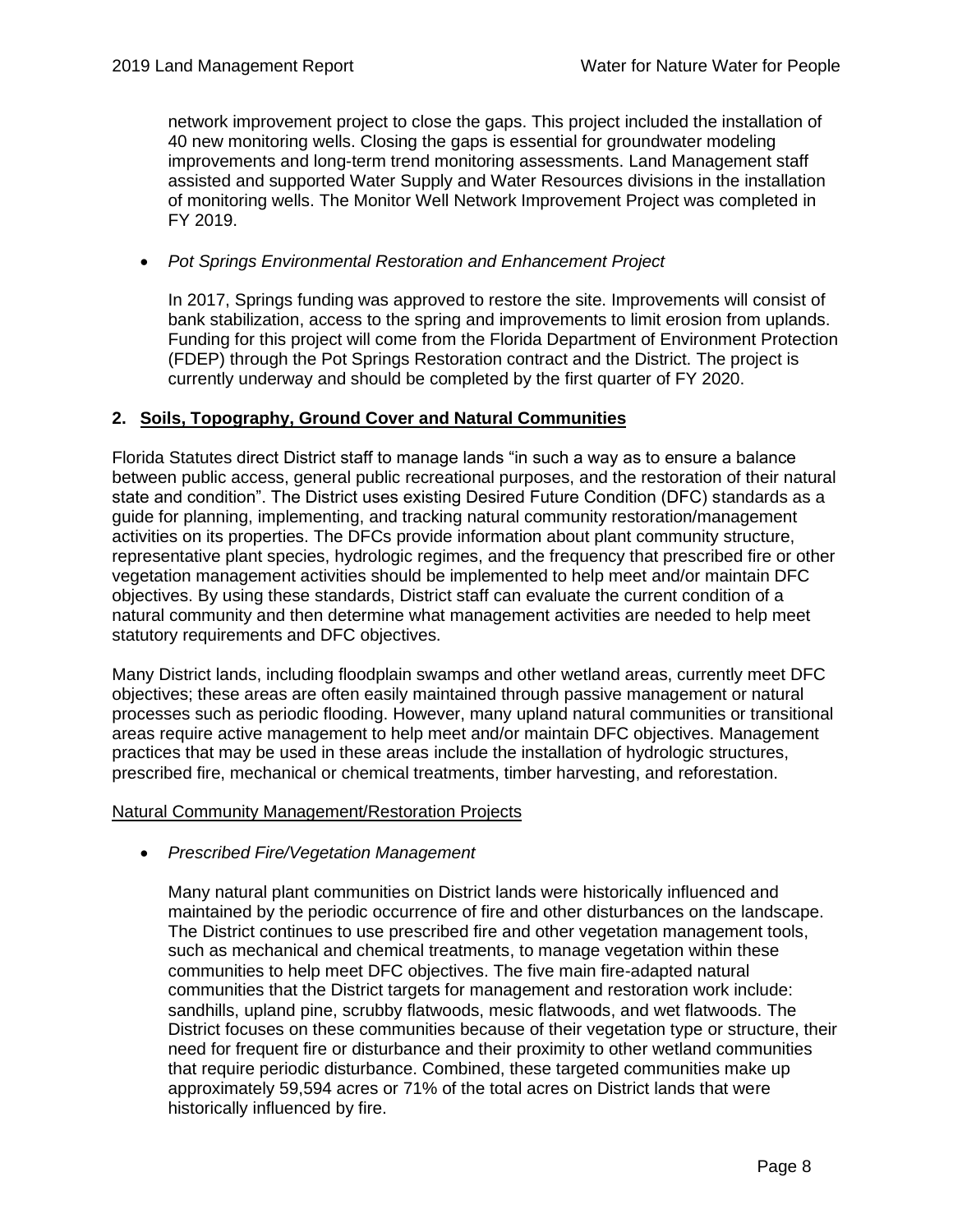The remaining 29% of fire-influenced communities consist of wetland natural communities such as shrub bogs, depression marshes, and dome swamps. These communities are not actively targeted for prescribed burning or periodic disturbances. Fire is allowed to spread into these areas from adjacent communities that are being burned, but only when the risk is minimal for long-term smoke-management issues, mortality to wetland timber and prolonged consumption of organic soils. When necessary, firelines are installed to help avoid adverse impacts on wetlands, water resources or the public.

The District has developed Disturbance Intervals (DI) for the five targeted communities listed above. These intervals are derived from the fire return intervals developed by the Florida Natural Areas Inventory (FNAI) for these communities (Table 1). These intervals indicate the disturbance rotation or the number of years that should occur between each disturbance.

Although these return intervals are listed as a range, the District's goal is to implement prescribed fire or create a similar disturbance within these natural communities on a 2-3 year return interval. This interval falls within the low to mid-range of the FNAI standards and was chosen to better address the high productivity of woody vegetation on many District lands. This targeted 2-3-year return interval will also continue to be evaluated for effectiveness based on field results and any additional research or data made available. From a planning and budgeting standpoint, all Land Management Core Areas that contain these listed communities will be targeted for work on a 2-3-year return interval. When measuring the success of meeting this fire or disturbance return interval standard, the District will use a 3-year return interval to quantify individual fiscal year results. In this case, a 3-year return interval was chosen because it is close or equal to the maximum range for many listed communities and it better reflects fluctuating results that are often influenced by factors such as weather.

| <b>Natural</b><br><b>Community</b> | <b>Acres</b><br>(approximate) | <b>FRI</b>  |
|------------------------------------|-------------------------------|-------------|
| Sandhill                           | 10,097                        | $1-3$ yrs.  |
| <b>Upland Pine</b>                 | 6,722                         | $1-3$ yrs.  |
| <b>Scrubby Flatwoods</b>           | 3,989                         | 5-15 yrs.   |
| <b>Mesic Flatwoods</b>             | 23,384                        | 2-4 yrs.    |
| Wet Flatwoods                      | 12,685                        | $1-10$ yrs. |

Table 1. Fire Return/Disturbance Intervals (DI)

• *Designating Land Management Core Areas*

Within the five targeted natural communities listed above, the District allocates most of its resources to areas designated as Land Management Core Areas. These core areas contain one or more of the following attributes:

- areas have a recent history of prescribed burning or disturbance,
- vegetation within these areas can be effectively maintained using prescribed fire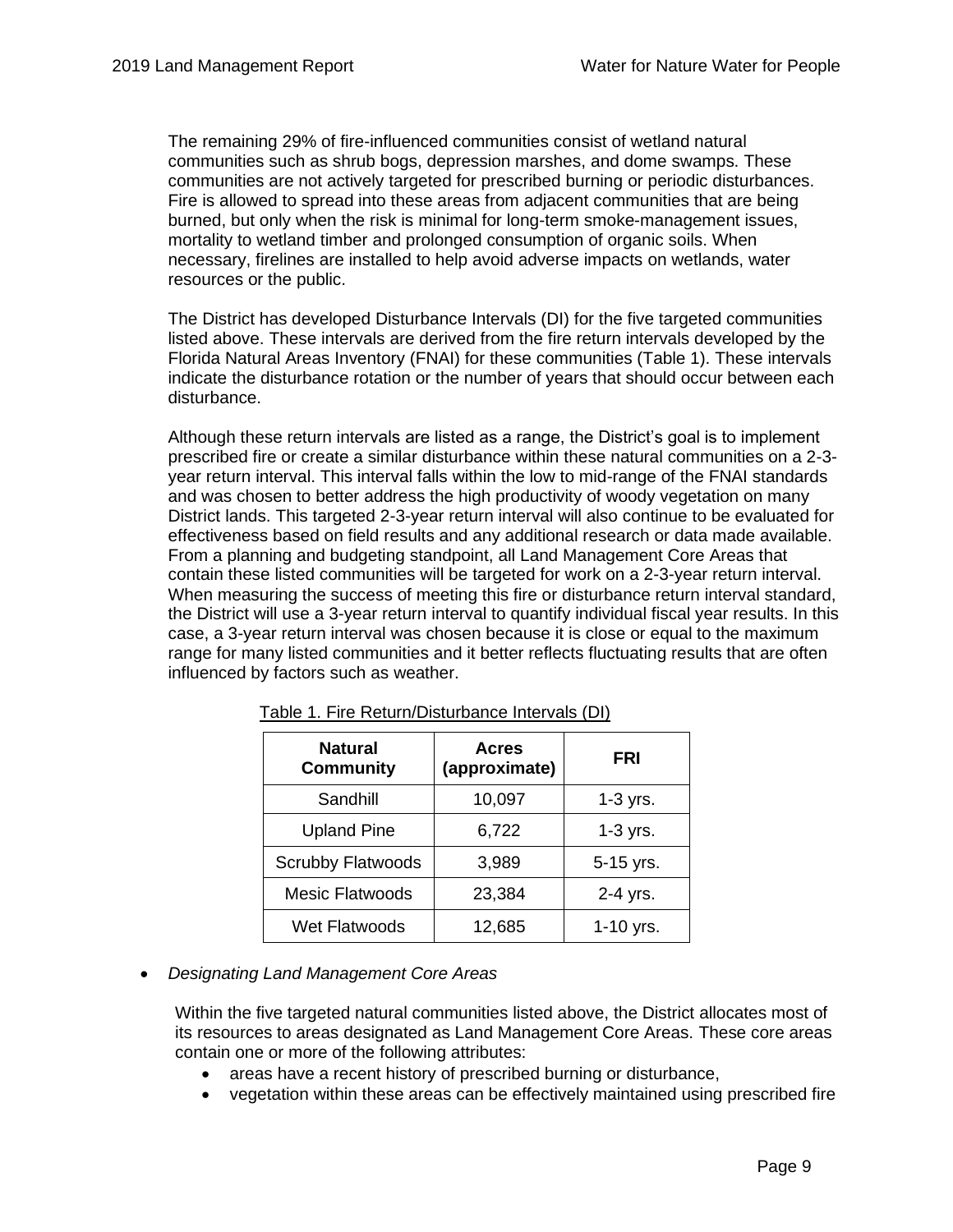or other mechanical/chemical treatments, and/or

• areas have received other land management activities (timber thinning, reforestation, etc.) that require additional vegetation management practices to complete a restoration prescription or help meet a DFC goal.

The total acreage of these core areas can increase or decrease based on various factors. For example, some District lands contain targeted natural communities that are not included in the core areas because the current vegetative structure/composition inhibits the successful application of prescribed fire. However, if a preliminary management practice such as a mechanical or chemical treatment is implemented that creates conditions favorable for the use of prescribed fire, these areas can then be added to the total core acreage. Conversely, there may be core areas removed from the system because size, location, and/or vegetative characteristics consistently inhibit the efficient use of prescribed fire. Core acreage can also increase or decrease if natural community lines are adjusted or community designations are changed based on field observations or updated information.

The District's goal is to consistently increase the percentage of Land Management Core Areas that are within their designated Disturbance Intervals (Table 2). This can be achieved by using prescribed fire or other disturbances that cause a similar disturbance, control targeted vegetation, and help the District meet DFC objectives.

|                                                                       | 2019   | 2018   | 2017   | 2016   | 2015   |
|-----------------------------------------------------------------------|--------|--------|--------|--------|--------|
| % Core Areas within<br>Disturbance Interval<br><b>TOTAL</b>           | 63%    |        |        |        |        |
| % Core Areas within<br>Disturbance Interval<br><b>PRESCRIBED FIRE</b> | 57%    | 57%    | 51%    | 54%    | 53%    |
| <b>Acres Planned</b>                                                  | 10,500 | 15,000 | 13,000 | 12,000 | 12,750 |
| <b>Acres Treated</b>                                                  | 6,308  | 18,065 | 6,398  | 12,528 | 8,919  |
| <b>Acres That Met Objective</b>                                       | 6,040  | 18,001 | 5,901  | 12,289 | 8,088  |
| <b>Wildfire Acres</b>                                                 | 0.20   | 0      | 29     | 54     | 25     |

#### Table 2. Land Management Core Areas - Disturbance Interval Status (District Lands)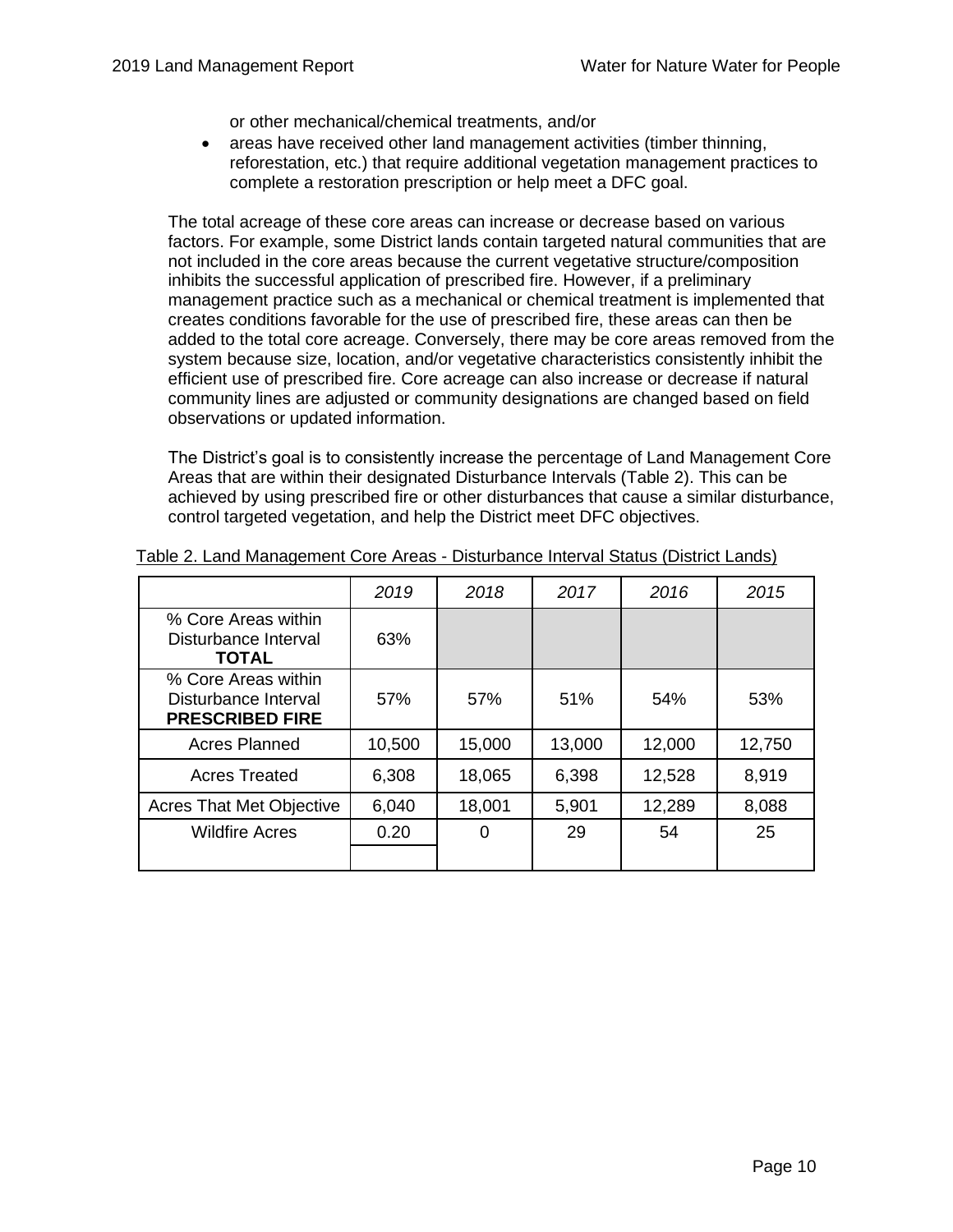Table 3 provides additional information on Land Management Core Areas and the status of their disturbance intervals.

|--|

| FY 2019                                                                              | <b>Acres</b> | % of total     |
|--------------------------------------------------------------------------------------|--------------|----------------|
| Fire Maintained Natural Communities - TOTAL                                          | 83,658       |                |
| <b>Targeted Communities</b>                                                          | 59,594       | 71             |
| <b>Non-Targeted Communities</b>                                                      | 24,064       | 29             |
|                                                                                      |              |                |
| Land Management Core Areas - TOTAL                                                   | 49,302       |                |
|                                                                                      |              |                |
| Total Acres "IN" Disturbance Interval (end of 2019)                                  | 31,079       | 63             |
| Last Management Tool Used - Prescribed Fire                                          | 28,185       | 57             |
| Last Management Tool Used - Mechanical/Chemical                                      | 2,894        | 6              |
|                                                                                      |              |                |
| Total Acres "OUT" of Disturbance Interval (end of 2019)                              | 18,223       | 37             |
| Acres, where pine density is too thick or stand age, is too young<br>to safely burn* | 9,302        | 19             |
| Acres within Mallory Swamp Wildlife Management Area                                  | 3,424        | $\overline{7}$ |
| <b>Remaining Acreage</b>                                                             | 5,497        | 11             |

*\*Stand age only applies to slash pine (Pinus elliottii)*

• *Invasive Plant Control (District staff):*

In FY 2019, District staff monitored 41 invasive plant infestations; 22 of those infestations were treated with herbicides. Total infestation acreage increased during FY 2019 (Figure 1). This increase was the result of some infestation areas increasing in size and some new infestation areas being added.

Figure 1. District-wide Active Invasive Plant Infestation Acreage.

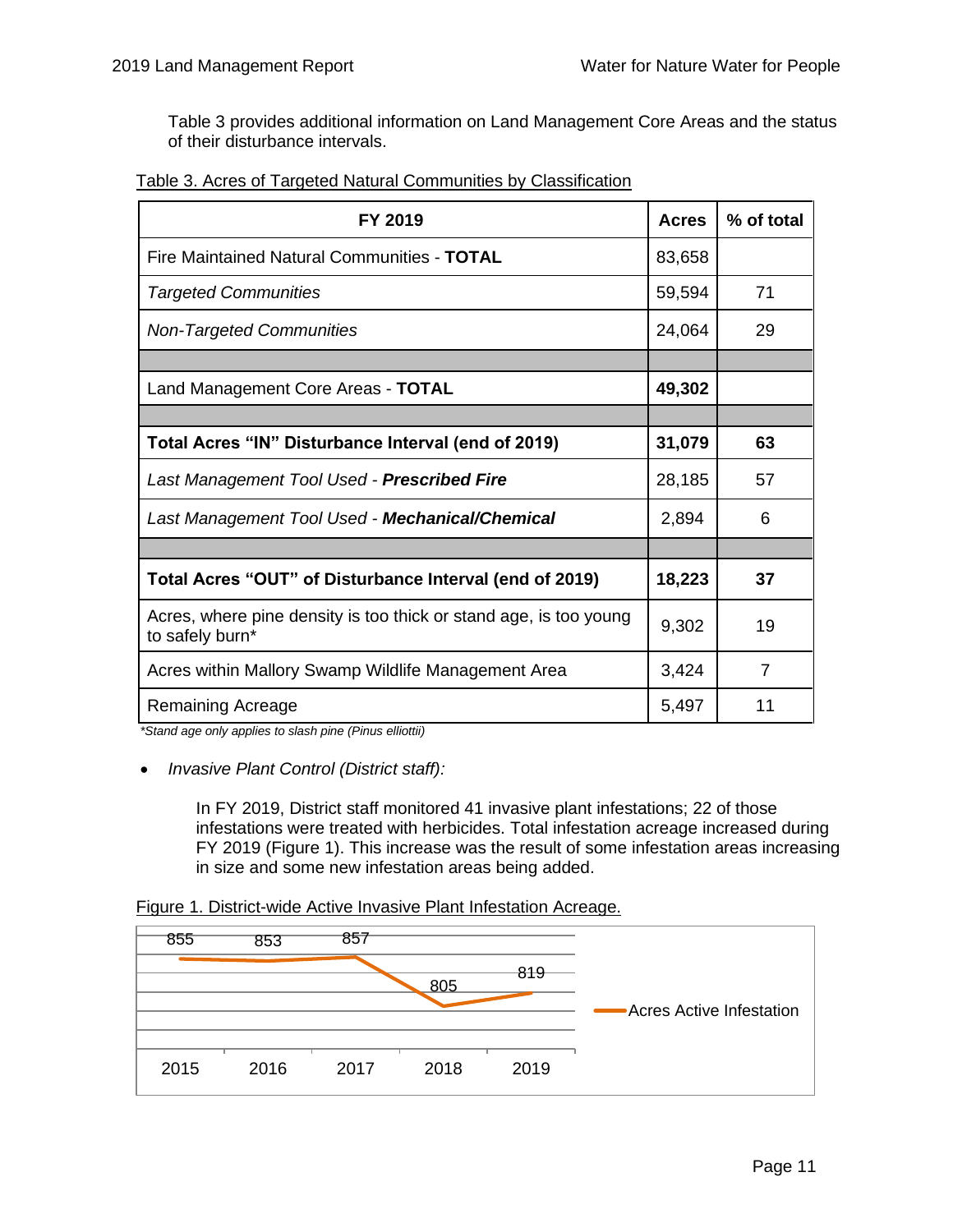• *Invasive Plant Control (Contractors):*

Contractors are used to treat larger more complex areas of invasive plant infestations. Contracts for this work are either procured by District staff or through cooperating agencies when grants are pursued. Work completed in FY 2019 is listed in Table 4:

| Work<br>Location             | County          | Extent      | <b>Targeted Species</b>                                       | Payment<br>Amount | <b>Funding Source</b> |
|------------------------------|-----------------|-------------|---------------------------------------------------------------|-------------------|-----------------------|
| Edwards<br><b>Bottomland</b> | <b>Bradford</b> | 10<br>acres | Japanese Climbing<br>Fern, Chinese<br>Tallow, Camphor<br>tree | \$1,980.94        | <b>SRWMD</b>          |

Table 4. FY 2019 Completed Invasive Plant Treatment Projects (Contractors)

• *Vegetation Management (Mechanical)*

Mechanical treatments such as whole tree chipping, roller chopping, woods mowing, and ditch mowing are used to help meet natural community DFC objectives, prepare sites for prescribed fire, reforestation, and protect District resources from the damaging effects of wildfires. Work completed in FY 2019 includes:

- $\circ$  Approximately 147 acres were roller-chopped, and 2,379 acres were mowed to help facilitate the use of prescribed fire and to help meet natural community restoration/management objectives.
- o Approximately 40 miles of ditch edges were mechanically treated on the Steinhatchee Springs Tract in FY 2019. This work was done to increase the width of areas along road edges to provide better fire break capabilities; this will facilitate the safe use of prescribed fire and help protect forest resources from the damaging effects of wildfires.

## **3. Forest Resources**

• *Timber Harvest*

The District harvests timber resources to promote conditions that more closely resemble natural forests. Eleven sales were conducted (Table 6): two stands were final harvests (conditions met to achieve DFCs), seven stand improvement pine thinning, one timber salvage due to a bark beetle infestation, and one sandhill restoration hardwood removalthinning.

Timber harvest objectives include:

- o Reducing overstory stocking to meet desired levels for the natural community,
- o Improving forest health by removing poor health trees or stands, and
- o Reducing species not native to the natural community.

Planning, advertising, contract oversight, timber sale security and financial reconciliation are part of the timber sale process.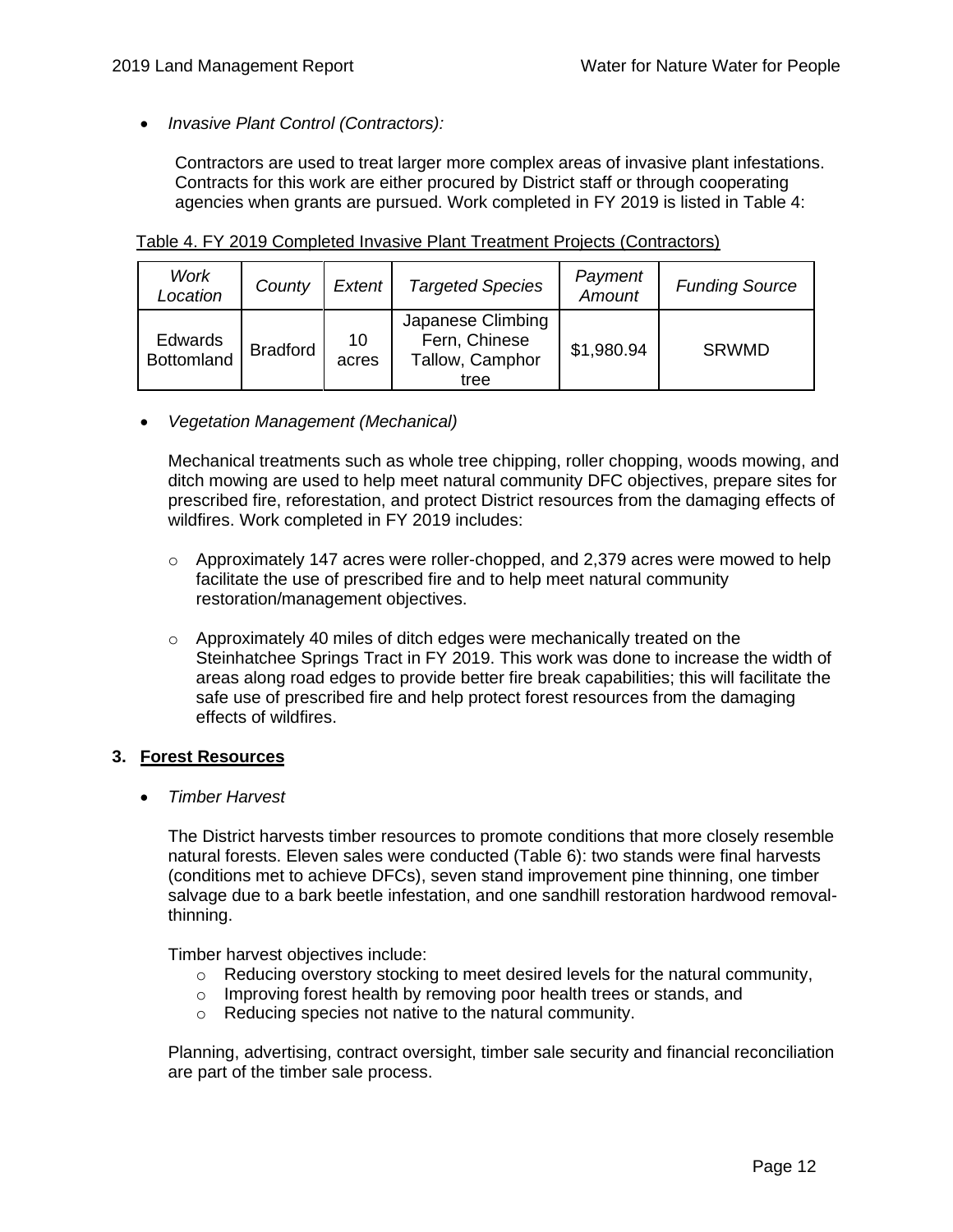|          | Table 6. FY 2019 Acres of Timber Harvested and Revenue as a Percent of Reported |  |  |  |  |
|----------|---------------------------------------------------------------------------------|--|--|--|--|
| Sources. |                                                                                 |  |  |  |  |

|                                        | 2019  | 2018   | 2017  | 2016          | 2015  |
|----------------------------------------|-------|--------|-------|---------------|-------|
| Acres of timber sold                   | 1.615 | 742    | 1 472 | 1 214         | 1.071 |
| Total Value as a Percent of Published  |       |        |       |               |       |
| Florida Market Rate for Pine Products  | 124%  | 124% l |       | 115% ∣ 117% ∣ | 114%  |
| (source: FL. Land Steward Newsletters) |       |        |       |               |       |

## • *Forest Resource Inventory*

Data was collected on 143 inventory plots during FY 2019. The data from these plots can be used to quantify the acres that have achieved their natural community goals and provide data for areas that could be improved by timber harvest.

Additionally, during budget development in FY 2018, District staff pursued project funding for needed improvements and updates to the forest resource inventory database. The Governing Board approved the implementation of this project at its December 2018 meeting. During FY 2019, the implementation of the new forest inventory system and database was completed. The process of collecting forest inventory data with the new system is underway, with minor findings leading to custom modifications to meet the land management team's needs for field data collection and interpretation. Contactor cruising with the new system is expected to begin in FY 2021, to update operational timber stands which were last cruised in FY 2011.

#### **4. Rare Species Resources**

The District has procedures for identifying and avoiding detrimental impacts on imperiled species on its lands. Rare species are documented on District lands by surveys and opportunistic observations. Species locations and rare species BMP information are maintained within a designated geodatabase and made available to District staff.

To lower the potential for negative impacts on existing species occurrences, District staff can consult the rare species GIS layer file and rare species BMPs before planning and conducting management activities. If potential impacts from management activities are identified, staff will locate and delineate occurrence areas to prevent potential conflicts. Management activities will also be adjusted if needed.

The District also conducts rare species survey and monitoring work on a periodic basis. This work is done to document the location of new species and to monitor the status of existing occurrences. In FY 2019, District staff conducted a rare species survey and monitoring work on the tracts listed below. All new occurrences have been uploaded into the District's rare species GIS layer file.

#### *Rare Species Survey/Monitoring*

• In FY 2019, District staff conducted rare species survey work on portions of the Rock Bluff Tract in Gilchrist County and the Steinhatchee Springs Tract in Lafayette County. The survey work yielded a total of 21 new rare plant occurrences. These new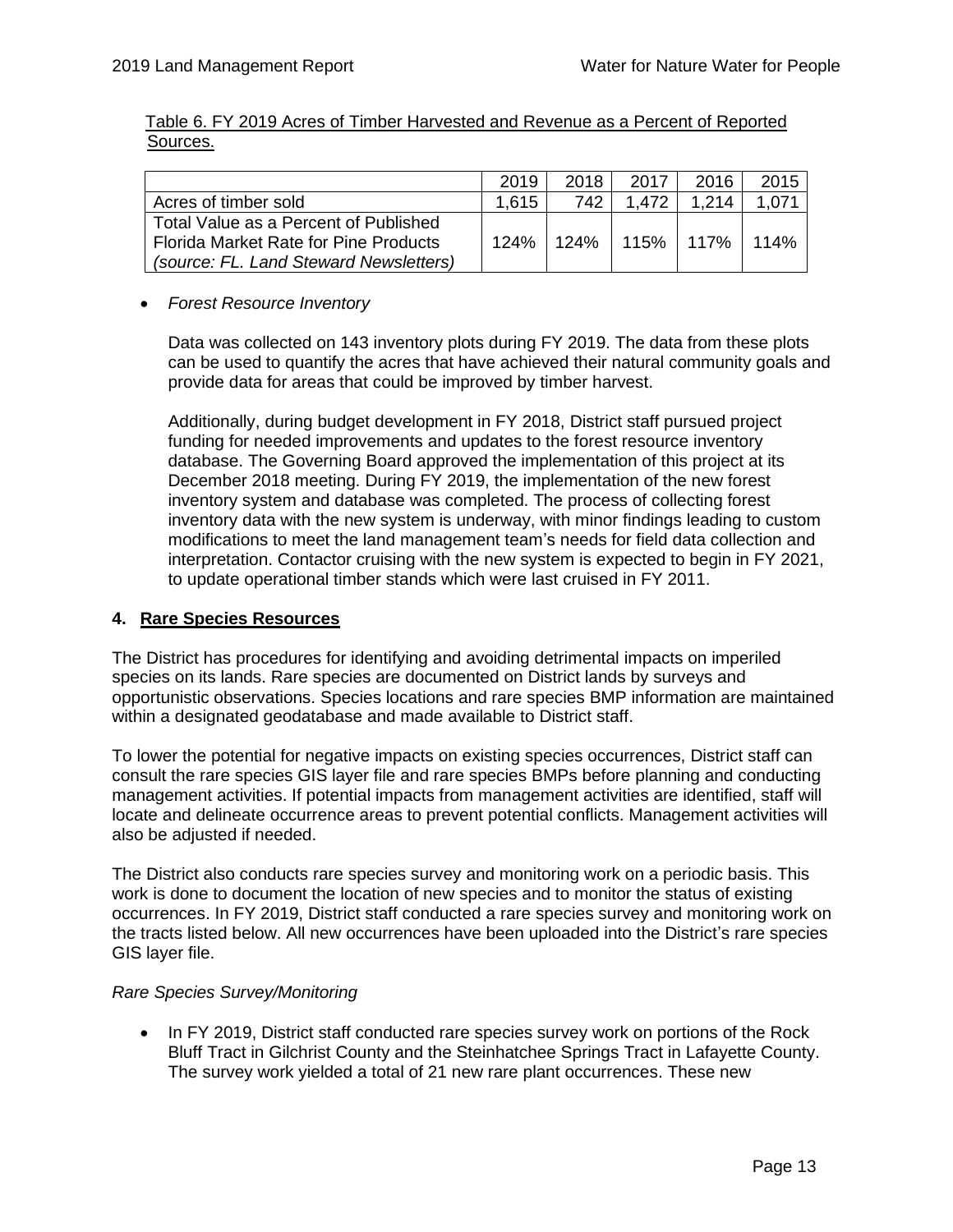occurrences included species listed as state endangered, state threatened, or commercially exploited.

• The Florida Fish and Wildlife Conservation Commission (FWC) conducted Gopher Tortoise (*Gopherus Polyphemus)* line-transect surveys on the Little River Tract in Suwannee County in FY 2018. At that time, data was not available to include in the FY 2018 report. Since then, the data from FWC has been received and includes the following: 169 burrows were examined, and 92 gopher tortoises were found; the total population on the Little River Tract is estimated to be 606 tortoises with 1.2 tortoises/hectare. The estimated viability of this population, based on habitat quality and population size, is ranked as "good" by FWC.

In addition to the rare species, survey and monitoring work conducted in FY 2019, Special Use Authorizations were obtained from the District to conduct several types of biological research listed below in Table 7.

| <b>Research Location</b>                        | County              | <b>Research Subject</b>               | Research<br>Affiliation                    |
|-------------------------------------------------|---------------------|---------------------------------------|--------------------------------------------|
| 47 Runs Tract                                   | Levy                | Siren spp. (siren)<br>Taxonomy        | Florida Fish and<br>Wildlife<br>Commission |
| Cabbage Grove and<br>Jones Mill Creek<br>tracts | Jefferson<br>Taylor | Erynnis brizo (butterfly)<br>Taxonomy | University of<br>Florida                   |

| Table 7. FY 2019 Biological Research Special Use Authorizations |
|-----------------------------------------------------------------|
|-----------------------------------------------------------------|

## <span id="page-16-0"></span>**5. Cultural and Historical Resources**

District lands have been mostly reviewed for cultural and historical resources by a professional archaeologist. One hundred sixty-nine (169) known sites were found in the Florida Master Site Files of the Florida Department of State. An archaeological review determined that 26 sites should be classified as significant cultural sites due to the reported description of the site in the master site files. An additional 12 sites are monitored because of historical looting. Five of these sites are monitored by cooperating agencies and are generally not inspected by District staff.

Table 8 reports the cultural sites inspected by District staff and how many sites were recently damaged. District staff attempts to monitor all 33 cultural resource sites annually (i.e. 23 significant sites and 10 historically looted sites) while working on other projects in the vicinity. Inspectors document any damaging impacts by recent looting or other activities. All documented impacts are provided to FWC law enforcement.

| <b>Measures</b>                              | 2019*** | 2018   | 2017 | 2016 |
|----------------------------------------------|---------|--------|------|------|
| Number of 23 known significant cultural      |         | $24**$ | 12   |      |
| resource sites inspected                     |         |        |      |      |
| Number of 12 known historically looted sites |         | 12     | 12   |      |
| inspected                                    |         |        |      |      |
| Number recently damaged sites                |         |        |      |      |

Table 8. FY 2019 Status of Significant Cultural Resources Sites.

*\*District staff did not document the inspection of these sites in FY 2016.*

*\*\*District staff monitored 1 additional site located on lands managed by another agency.*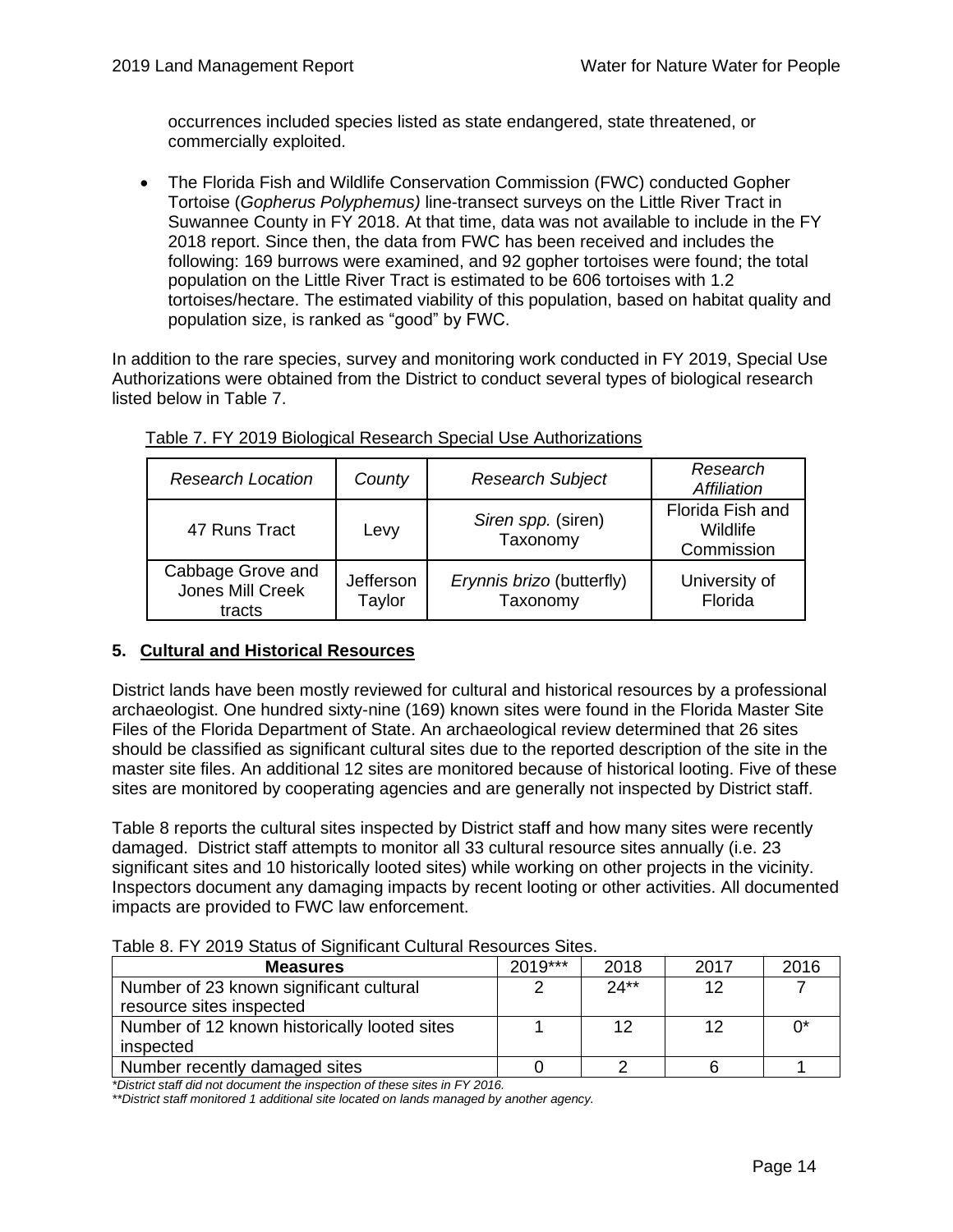*\*\*\*The technology used to collect and process information during tract inspections was not available almost for the entire year.* 

The District follows the "Protocol for Managing Cultural and Historical Resources on Suwannee River Water Management District Lands" to avoid damaging these resources. The most likely areas for cultural resources, based on the known sites, are classified "High Probability Zones" and are included as a GIS layer for planning purposes.

#### **6. Aesthetic and Visual Resources**

The consideration of the visual or aesthetic resources while managing property is a key component of the land management program. Every aspect of these resources, from facility planning to managing contractors or the public, has visual impacts.

There is a vast array of opportunities to improve or maintain aesthetic values during land management activities. Some of these include timing of operations, minimizing debris or litter along internal roads, minimizing clearcuts during timber harvests, consistency in facility designs, placement of signage, or maintaining the District's unwritten rule of not posting boundaries or installing signs along riverbanks. District staff has found one of the greatest impacts to visual quality is education. When appropriate the District attempts to post interpretive information about activities (either on District lands or online) however our one-on-one conversations with the public about short-term and long-term objectives have and continue to be very effective. Overall, District staff desires to maintain our lands in such a way that the public perceives wilderness or natural beauty when visiting.

#### <span id="page-17-0"></span>**II. PUBLIC USE**

#### **Goal: Provide opportunities for high quality, compatible resource-based recreation, and educational programs to meet the public's needs while protecting water resources.**

District lands provide many resource-based recreational opportunities. Of the 160,207 acres owned by the District, over 97% are open to the public for recreation. Planning for public uses and facilities takes into account the sensitivity of the site, the proximity of similar recreational opportunities, time, financial requirements to provide the use, and public demand for the use. Within the DLMP the District provides the public with a Public Use Standard which lists allowable recreational uses approved by the Governing Board by tract, including uses that require a Special Use Authorization (SUA).

Conservation lands not open to the public are tracts located in gated communities or where access is otherwise restricted, rendering them closed to the public. Lands classified in the public use guide as "project lands" are also closed to the public. These fee-title lands were purchased to develop infrastructure for water resource development projects, and these tracts may not be open to the public for recreational activities due to the purpose for which the properties were purchased. Public use may be allowed once the project is completed albeit only after a plan is made on the suitability and safety for public use.

#### **Recreation Resources**

The District has developed facility standards that detail recreational facility, roads, trails, signs, kiosks, fence design and construction, and maintenance procedures. These standards ensure that facilities provide a safe, aesthetically pleasing, outdoor environment for the public that can be effectively maintained and minimizes potential impacts to water resources. District staff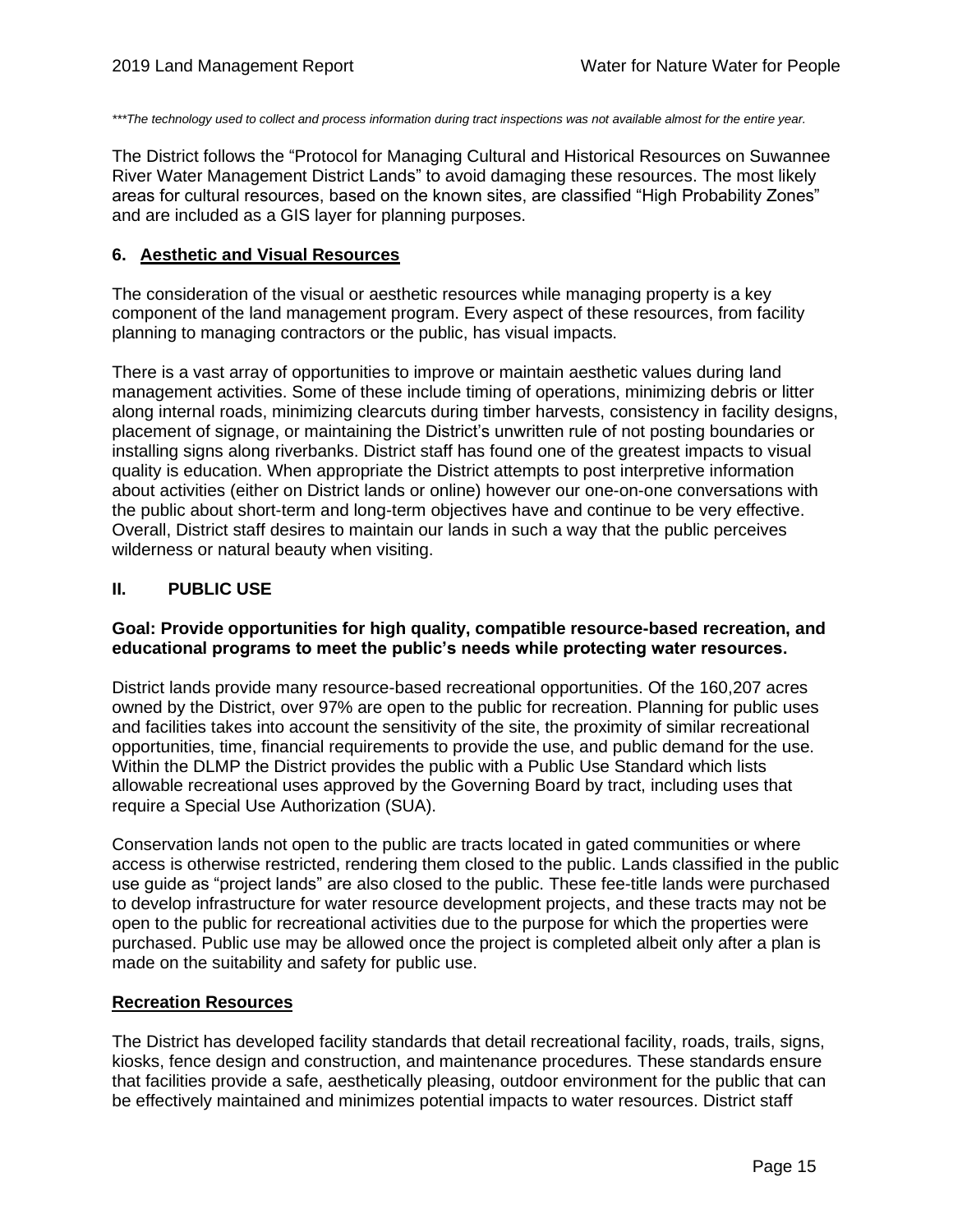inspects public-use facilities, and schedules maintenance required to ensure longevity and continued safe use. Table 9 displays the number of facilities for each type.

| <b>Facility Type</b>          | 2019 | 2018 | 2017 | 2016 | 2015 | 2014 | 2013 | 2012 | 2011 |
|-------------------------------|------|------|------|------|------|------|------|------|------|
| <b>Trailheads</b>             | 31   | 31   | 31   | 31   | 30   | 29   | 30   | 26   | 26   |
| Docks & Boat Ramps            | 11   | 11   | 11   | 11   | 11   | 11   | 11   | 10   | 10   |
| Hand & Canoe Launch           | 19   | 19   | 19   | 19   | 19   | 19   | 19   | 27   | 27   |
| <b>Sites</b>                  |      |      |      |      |      |      |      |      |      |
| <b>Picnic Areas</b>           | 23   | 22   | 22   | 22   | 21   | 14   | 17   | 16   | 16   |
| <b>Interpretive Sites</b>     | 11   | 9    | 9    | 9    | 10   | 10   | 11   | 9    | 9    |
| Restrooms                     | 18   | 15   | 15   | 15   | 15   | 15   | 18   | 18   | 18   |
| <b>Miles Trails</b>           | 228  | 228  | 232  | 232  | 237  | 226  | 242  | 203  | 190  |
| <b>Miles Driving Trails**</b> | 381  | 334  | 332  | 332  | 325  | 313  | 310  | 310  | 345  |

## Table 9. FY 2018 Public-Use Facilities\*

*\*Recreation facilities in GIS were reviewed and updated during the recreation guide upgrades on the web site. The review process allows staff to evaluate the facilities for changes or upgrades of use.* 

*\*\*Driving trails are drivable surfaces owned by the District or other entities that may or may not be maintained by the District. In 2019 administrative roads in Mallory Swamp changed to secondary roads to allow access to hunters. In the DLMP only public and secondary roads are open for the public to drive, administrative and abandoned roads are closed.*

#### *Recreation Maintenance*

- Land management staff continues to work with IT staff to upgrade and improve operational inspections and data collecting. With new technological advances leading to the use of iPads, cell phones, and ESRI online applications for field data collection, land management staff use a quicker and more integrated approach to database management. The District's field staff have found these innovations to be more efficient and effective than previous methods. In addition, an application has been developed to document damages to District assets during a disaster such as hurricanes or tornados.
- Suwannee Bicycle Association continues to make minor improvements to the bicycle trails in the White Springs area to keep them sustainable.
- The Florida Trail Association continues to make re-routes and trail improvements to enhance the user experience and keep trails sustainable.
- The District continues to re-issue an SUA to a private individual for equestrian trail maintenance on one District tract. These trails are opened to the general public.
- Road access was publicly opened to the Dead River on the Jennings Bluff Tract.

#### **Special Use Authorizations**

To protect sensitive resources and reduce management costs, it is necessary to limit some recreational opportunities and the use of certain roads or other access on District lands. Some uses, such as camping and other night uses, require a SUA. The Public Use Standard (Appendix B of the DLMP) provides recreational users with a list of recreational activities that require an SUA. Examples of these activities include all-terrain vehicle (ATV) use, night-time access, or persons with disabilities.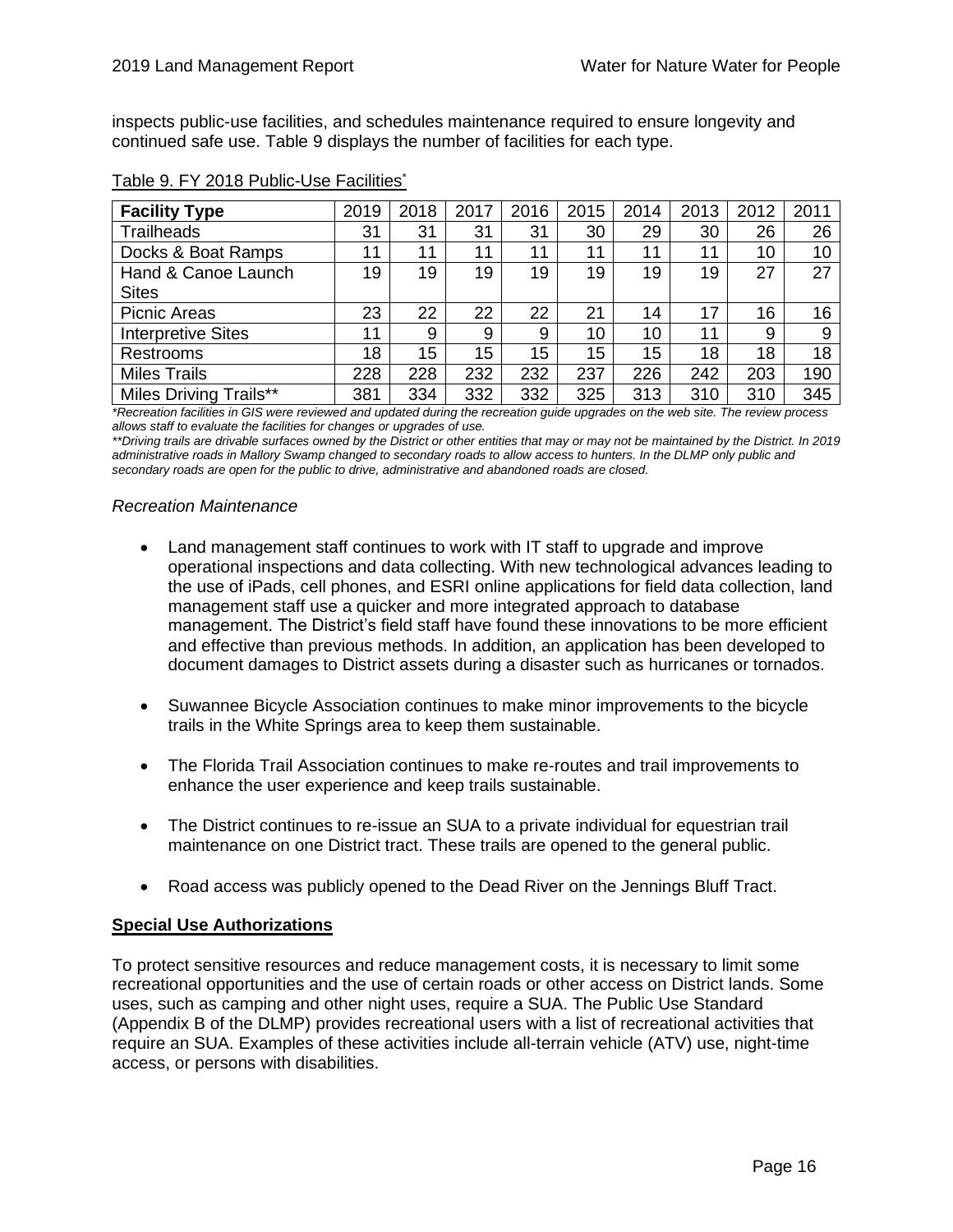SUAs may also be issued for opportunities not listed in the Public Use Standard. By virtue of the Governing Board approved DLMP, District staff has the responsibility of issuing SUAs associated with activities referenced in the Public Use Standard. Examples include research and data collection, adventure races, trail maintenance, placement of beehives, and nuisance hog removal.

SUAs serves as an agreement between the District and user; it details terms, conditions, liability protection and time frame of the proposed use (Table 10). The District issues SUAs and reserves the right to refuse anyone an SUA if the proposed use threatens water resources, public safety or other natural resources on District lands.

| <b>Recreation</b> | <b>Temporary</b><br>Ingress and<br>$E$ qress <sup>1</sup> | <b>Mallory Swamp</b><br><b>ATV Trail</b> | Non-<br>Recreational <sup>2</sup> | <b>Goose Pasture</b><br>Camping | Total |
|-------------------|-----------------------------------------------------------|------------------------------------------|-----------------------------------|---------------------------------|-------|
| 379               | 46                                                        |                                          | 15                                | 54                              | 505   |

## Table 10. 505 Special Use Authorizations (SUA) were issued in FY 2019

*<sup>1</sup>Temporary Ingress and Egress SUAs may include recreational use on the Lukens Tract in Cedar Key. <sup>2</sup>Non-Recreational SUAs issued during the fiscal year include research and data collection, recreation competitions, hog removal, and apiary leases.*

Requests for uses that are clearly or potentially exclusive, require Governing Board consideration before any agreement, license or authorization are approved. Such uses may include legal conveyance of property rights, such as rights-of-way or access easements; tract closures for research or media projects; or exclusive use of resources as in resource harvesting. Governing Board Directives 90-2 and 92-1 set guidelines for District staff involved with land acquisition or surplus to respond to public requests for certain exclusive uses.

## **Hunting and Fishing**

The District's goal for public hunting is to provide high-quality hunting opportunities. The District meets annually with the FWC to review opportunities for public hunting on District lands. Public hunting on District lands is offered through management agreements with FWC and the United States Fish and Wildlife Service (USFWS). Fishing is allowed on District tracts subject to FWC fishing regulations (Table 11).

| Table 11. FY 2019 Hunting and Fishing Access. |
|-----------------------------------------------|
|-----------------------------------------------|

|                                           | 2019    | 2018    | 2017    | 2016    | 2015    | 2014    |
|-------------------------------------------|---------|---------|---------|---------|---------|---------|
| Number of acres open to<br>public hunting | 106,146 | 108,298 | 108,292 | 104.945 | 104.945 | 105.019 |
| Number of fishing access<br>locations     | 111     | 111     | 109     | 109     | 107     | 103     |

- The District removed the 2,157-acre Bay Creek Tract from public hunting that was added in 2017.
- In FY 2018, the District partnered with the Suwannee River Strutters (NWTF), Gator Gobblers (NWTF), Lake City Longbeards (NWTF), Swamp Strutters (NWTF) and Jefferson County - Kings of Spring (NWTF) to conduct special opportunity hunts with youth and women in the outdoors on the Peacock Slough (1,159 acres), Mud Swamp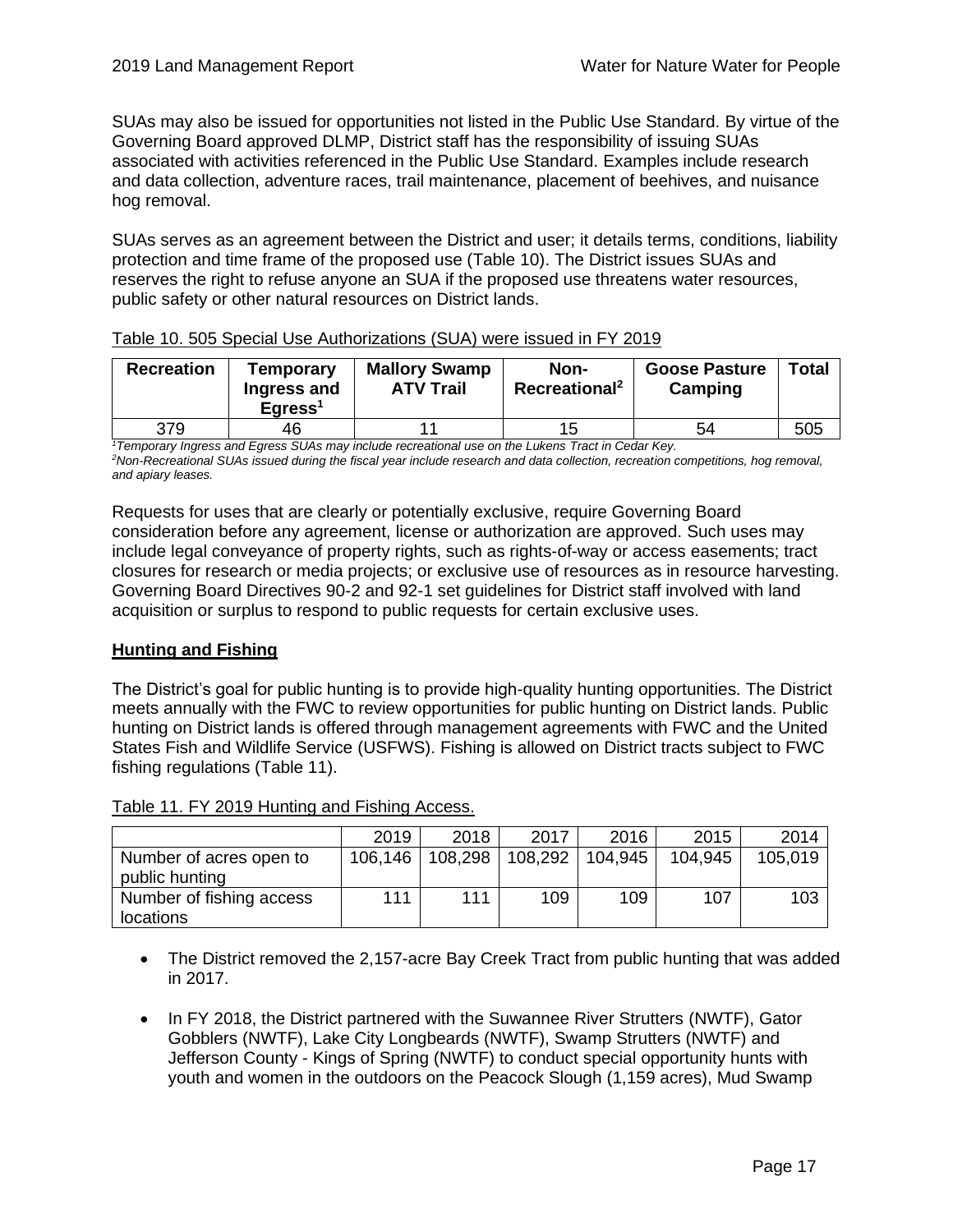(837 acres), Santa Fe River Ranch (469 acres), Lake City Wellfield (1077 acres), Little Creek (681 acres) and Cuba Bay (1,946 acres) tracts.

• Camp Blanding manages the District's Double Run Creek Tract and leases it to hunting (2,030 acres). The Double Run Creek Tract was purchased as part of the Blanding Buffers project and may be used for a future water resource project. The total hunting acreage is 114,345 acres,

#### **Law Enforcement**

The District relies on FWC and county sheriffs' offices to enforce Florida Statutes and administrative rules on District-managed lands. FWC and sheriffs perform regular patrols on District lands as part of their normal operations. The District also manages interagency contracts with FWC and various counties to utilize enhanced law enforcement services. The contracts allow the District to pay off-duty officers for enhanced patrols in areas with chronic violations or during periods of intensive use such as holiday weekends at high-use areas.

In FY 2019, the FWC officers who participated in the enhanced law enforcement program spent 615 hours patrolling District lands, the Suwannee County Sheriff's Office spent 40 hours patrolling Suwannee and Falmouth Springs, and Jefferson County Sheriff's Office spent 45 hours patrolling Goose Pasture Campground. Officers patrol on Memorial Day, Independence Day, and Labor Day. FWC made several significant cases involving vandalism and archeological looting to District lands. In the Northwest Region, persons charged with littering are paying restitution to the District for trash removal expenses.

## **Emergencies**

Staff encourages the public to dial 911 when emergencies arise on District lands. During emergencies involving facilities, natural disturbances, or hazard materials, the District's land management staff play an integral role. The District maintains a Continuity of Operations Plan (COOP) required by the Florida Department of Emergency Management and has an active District Staff Safety Team that is organized internally.

The COOP addresses coordinated post-disaster response and recovery, rapid deployment, and pre-deployment of resources, communications, and warning systems, and presents annual exercises to determine the District's ability to respond to an emergency. The essential role for land management staff during emergencies is associated with facilities and field operations and the safety of District lands for public access.

The District has established Tract Closing Procedures, which are followed during events that require COOP activation (e.g. hurricanes) or when conditions become unsafe for public access (e.g. flooding). Table 12 identifies all District tracts, facilities or roads that were closed in FY 2019 due to emergencies, extreme weather events, or vandalism.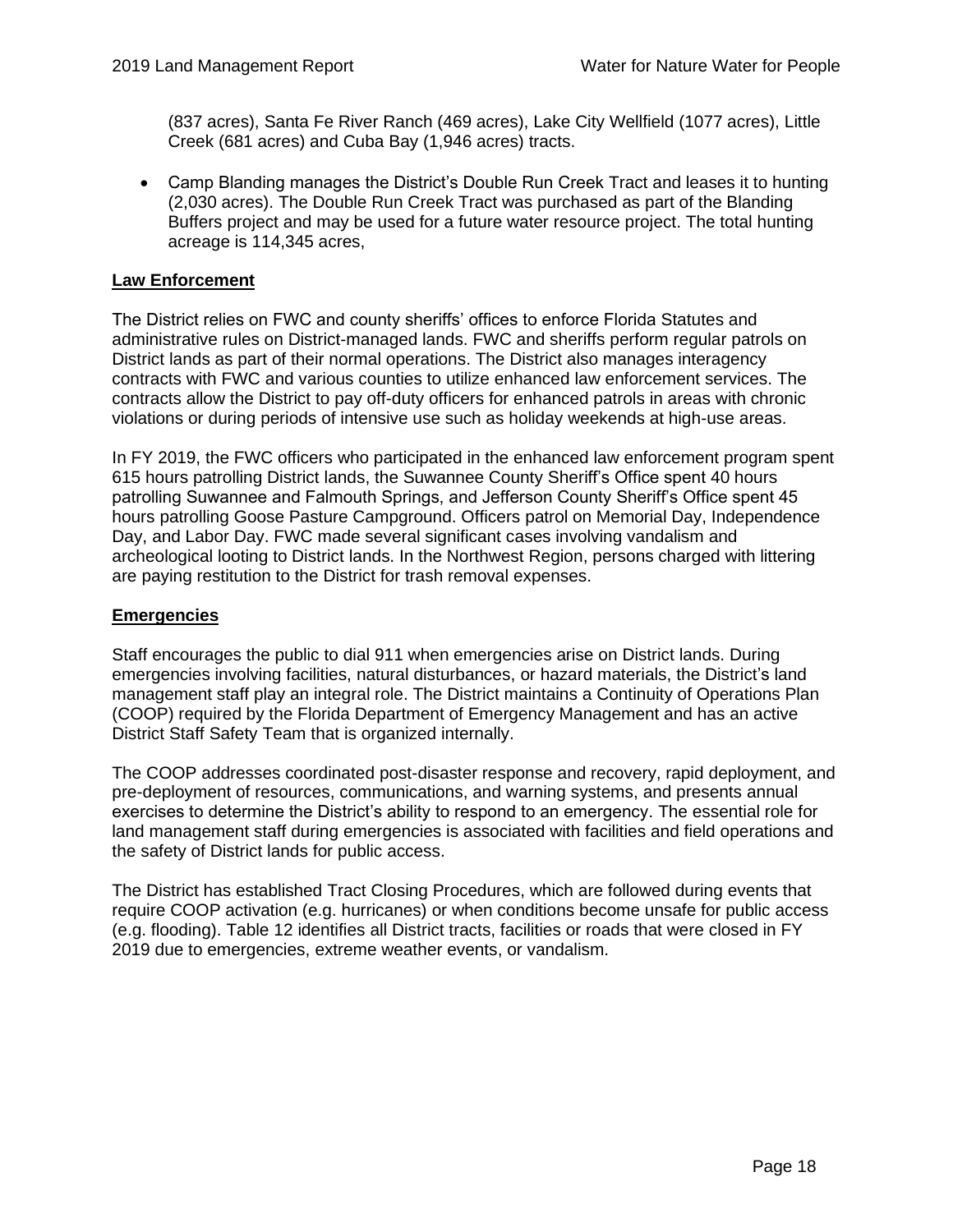| <b>Tract, Facilities or Roads</b> | County           | <b>Closure Date</b> | <b>Event</b>          |
|-----------------------------------|------------------|---------------------|-----------------------|
| <b>All District lands</b>         |                  | 10/9/2018           | Hurricane Michael     |
| <b>Suwannee River tracts</b>      |                  | 12/8/2018           | <b>River Flooding</b> |
| Steinhatchee River tracts         |                  | 12/21/2018          | <b>River Flooding</b> |
| Goose Pasture Campground          | Jefferson        | 2/15/19             | Vandalism/Repairs     |
| Park                              |                  |                     |                       |
| Withlacoochee (Pot Springs)       | Hamilton         | 6/4/2019            | Renovation            |
| Jennings Bluff Tract              | Hamilton         | 6/12/2019           | Renovation            |
| <b>Christian Tract</b>            | Suwannee         | 3/20/2019           | <b>Timber Harvest</b> |
| <b>Roline Tract</b>               | Hamilton         | 7/19/2019           | <b>Timber Harvest</b> |
| Devil's Hammock Tract             | Levy County      | 8/16/2019           | <b>River Flooding</b> |
| Steinhatchee River tracts         | Lafayette County | 8/16/19             | <b>River Flooding</b> |
| All District lands west of the    |                  | 10/18/2019          | Hurricane Dorian      |
| <b>Suwannee River</b>             |                  |                     |                       |

#### Table 12. FY 2019 District Land Closures

## **III. COMMUNICATIONS**

## **Goal – Coordinate with Public and Private Stakeholders in the Management of District Lands.**

The District encourages public and private stakeholder input for the management of District lands. Communication opportunities and public inquiries into management activities and recreation are facilitated through a variety of applications including but not limited to, phone calls, mail, print materials, press releases, outreach activities, social media, website, and other electronic applications. Discussions during the Land Management Review Team (LMRT) and comments received during the Excellence in Land Management (ELM) process are important communication opportunities that staff utilizes to determine management effectiveness each year.

#### **FY 2019 Land Management Review Team**

District staff conducted an LMRT meeting and tour in the Santa Fe River basin in Alachua and Gilchrist counties on March 27, 2019. The reviews focused on activities conducted during FY 2018. The areas of the review included water resources, natural resource management, public use, and facilities in representative areas. The area encompasses 15,687 acres of fee land. The LMRT participants were asked to score whether the District was achieving its objectives using the following scores:

- 0 not meeting objectives;
- 1 meeting objectives; and
- 2 exceeding objectives.

Nine strategies from the DLMP were scored on the review ranging from a low of 1.31 for soils, topography, natural community and groundcover management to a high score of 1.94 for Forest resource management. Water resource objectives were scored 1.50. The overall average score of the nine objectives was 1.58 signifying that the activities were both meeting and exceeding the Governing Board's objectives. The overall average score of 1.58 was slightly higher than last year's LMRT (1.58 compared to 1.54). The average score for "managed for purposes acquired" was higher than last year (1.63 compared to 1.61). The average score for "in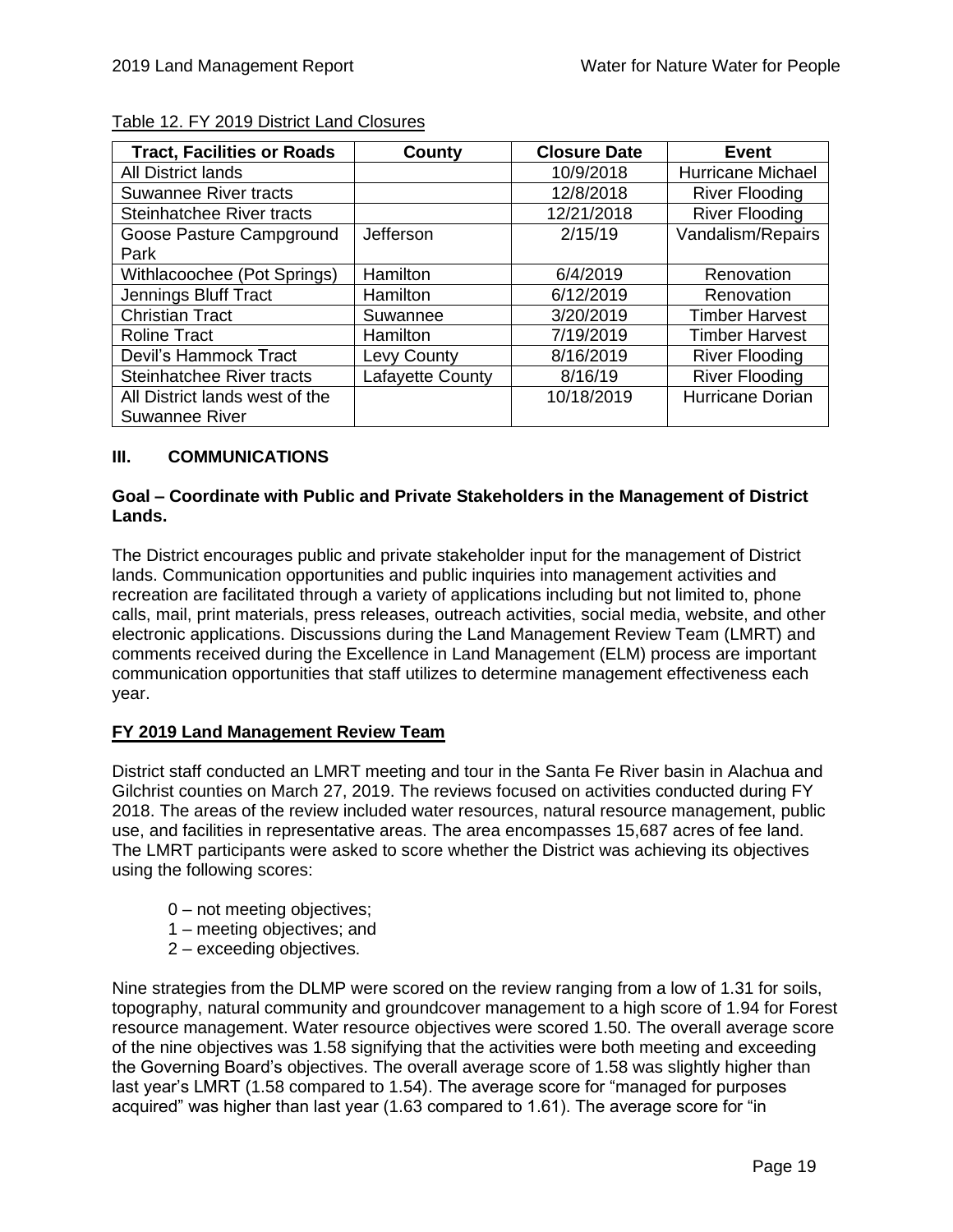accordance with Management Plan" was higher than last year (1.75 compared to 1.56). The participants' scores indicated substantial acceptance with the programmatic achievement of the management strategies set by the Governing Board and Florida Statutes. Overall, the participants approve the planning and methods used by District staff in managing the District's fee owned lands in FY 2018. Questions and responses to the statutory component of this review are summarized in Table 13.

| <b>Question 1</b><br>Number of<br>Responses | Are District lands being managed in a manner consistent with the<br>purpose for which they were acquired, including public access?                                                                                                                                       |
|---------------------------------------------|--------------------------------------------------------------------------------------------------------------------------------------------------------------------------------------------------------------------------------------------------------------------------|
| $\Omega$                                    | SRWMD is not in compliance.                                                                                                                                                                                                                                              |
| 4                                           | SRWMD compliance is adequate and acceptable.                                                                                                                                                                                                                             |
| 12                                          | SRWMD exceeds compliance regularly.                                                                                                                                                                                                                                      |
|                                             |                                                                                                                                                                                                                                                                          |
| <b>Question 2</b><br>Number of<br>Responses | Does SRWMD land management implement the goals identified in<br>the District Land Management Plan?                                                                                                                                                                       |
|                                             | SRWMD is not in compliance.                                                                                                                                                                                                                                              |
| 6                                           | SRWMD compliance is adequate and acceptable.                                                                                                                                                                                                                             |
| 10<br>$\sim$ $\sim$ $\sim$ $\sim$           | SRWMD exceeds compliance regularly.<br>$\mathbf{r}$ , and the contract of the contract of the contract of the contract of the contract of the contract of the contract of the contract of the contract of the contract of the contract of the contract of the contract o |

Table 13. Questionnaire Responses from the District's LMRT Meeting.

*Note: Total scores may differ due to non-response on questionnaire.* 

#### **District Land Management Plan**

On March 13, 2018, the Governing Board adopted an updated DLMP which retains the goals and guidance of the 2011 DLMP. A new section was added called Land Management Operations and Facilities. The section outlines the minimum requirements for operational activities such as the District's DFC and silviculture best management practices. The new section also provided direction in five core programs: timber management, invasive exotic management, vegetation management, and fuel loading, road and hydrologic facility Management, and public use management.

The DLMP requires that staff create and maintain documents detailing standards or guidelines for each program. These standards are approved by the District's Executive Office and are meant to communicate how each program functions, what is required, explain management activities, provide reliable information to users, and improve land management continuity while achieving ELM goals. As of December 18, 2019, four of the five program standards are being reviewed by District leadership. All are to be adopted by the Executive Office in FY 2020.

#### **Land Management Communication Initiatives**

- Land management staff aided District communications staff with current status and information about District lands during Hurricane Dorian.
- All Annual Land Management Reports and the District Land Management plan are on the District's website.
- Staff continues to provide images and text for District's social media outreach efforts including Facebook, Instagram, and Twitter.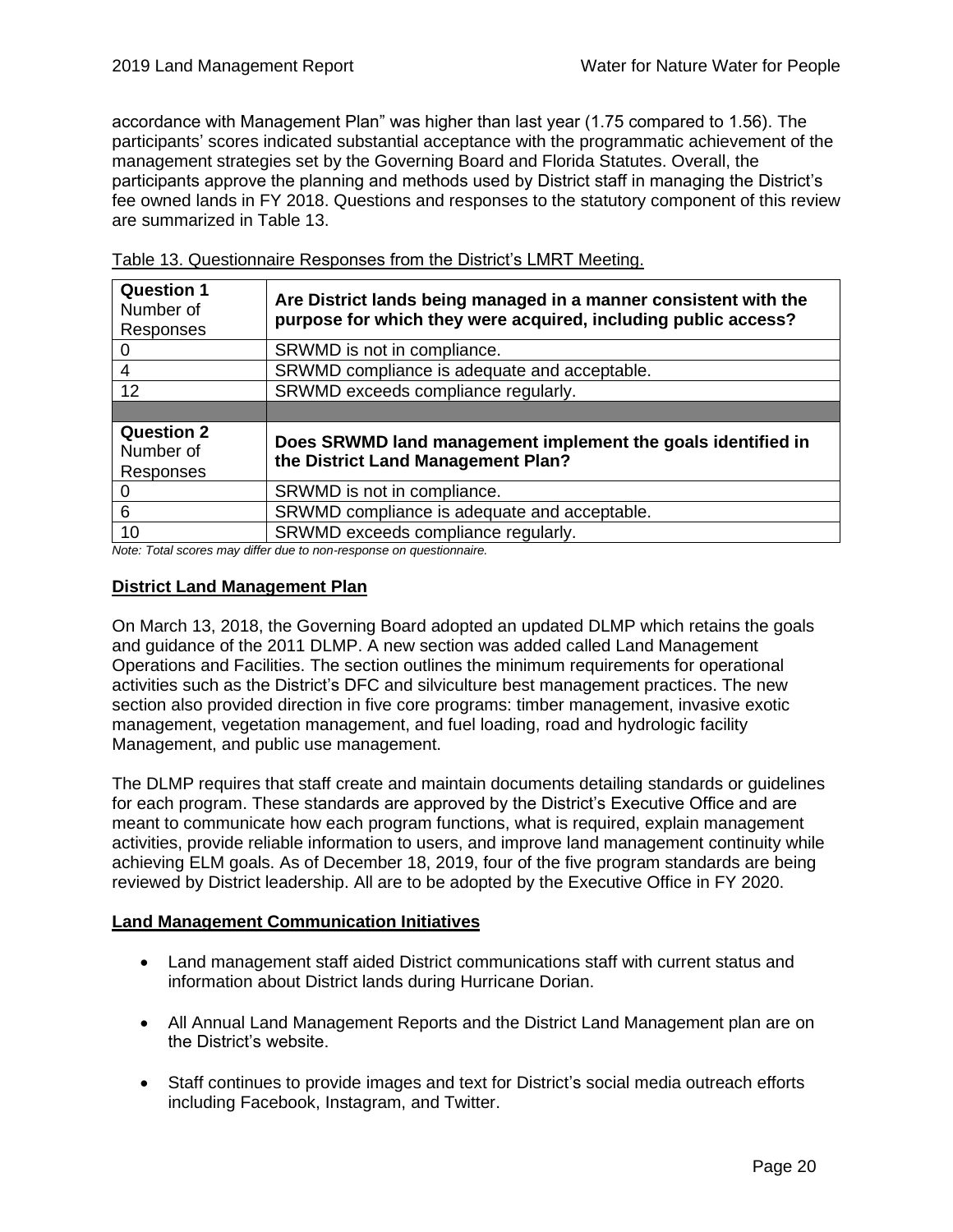- Staff continues to use the "Important Notices" feature on the District web page to provide information to the public regarding flooding, tract closures and management activities which may affect public use.
- Staff completed six presentations about public use of District lands in FY 2019.
- Staff completed six new kiosk panels in FY 2019.

#### **Regional Resource Group Participation**

District staff participates in regional groups in order to provide input, understand issues, or gain more knowledge about managing publicly owned conservation lands.

- North Florida Prescribed Fire Council
- San Pedro Bay Landowners Association
- FWC Invasive Plant Management Section's Weed Control Project
- USFS/Florida Trail Association (Florida National Scenic Trail)
- Suwannee Bicycle Association
- Sheriff Posse Adventure Racing
- Natural Resources Leadership Institute
- FWC Wildlife Management Areas and Management Plan
- National Wild Turkey Federation and five local chapters
- Florida Master Loggers
- Society of American Foresters
- Florida Forestry Association
- North Central Florida Cooperative Invasive Species Management Area
- Florida Forest Stewardship Program

#### <span id="page-23-0"></span>**IV. FISCAL RESPONSIBILITY**

## **Goal: Protect resources and efficiently manage District lands within the District's annual budget.**

District staff minimizes the costs associated with land management by contracting with the private sector, partnering with other land management agencies and organizations, and submitting proposals for land management grant funding.

#### **Facility Construction and Maintenance**

• In FY 2014, the District reduced road coverage, revised management practices, and added a progressive review and approval process for general road maintenance. The culmination of this effort was a new road maintenance plan that centers on a three-year rotation for all roads deemed necessary for public access. In recent years, the District has had renewed interest in increasing timber harvests which have required additional road maintenance. There has also been renewed public and stakeholder interest in road maintenance on the Mallory Swamp Tract. The increased attention has challenged staff with adhering to the District-wide three-year rotation due to the amount of time and resources necessary to accomplish these activities.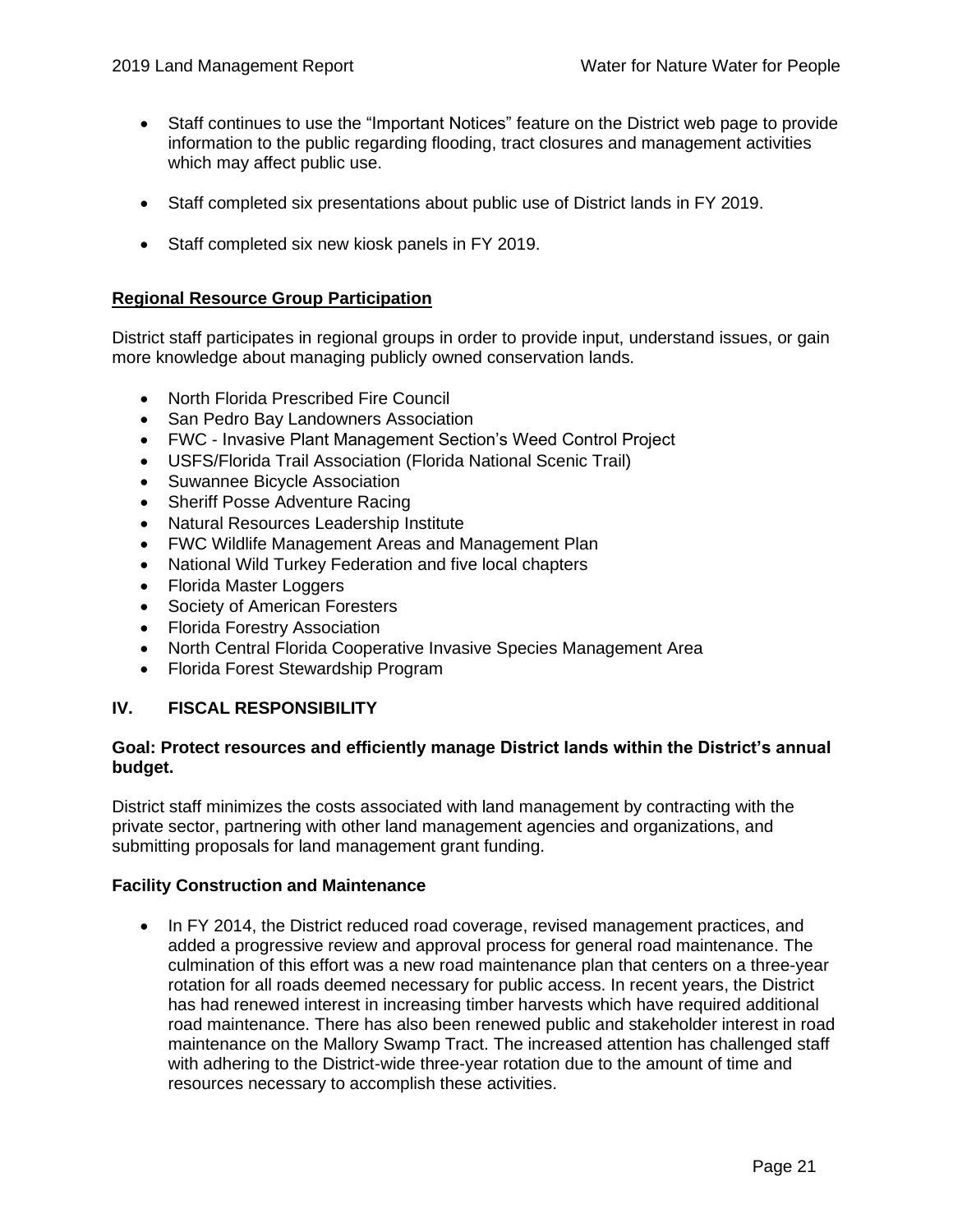- In FY 2019, the District completed approximately 44 miles of road maintenance on Mallory Swamp, Scanlon, Roline, Goose Pasture Campground, 47 Bridge, Santa Fe River Ranch, Holton Creek, and Seven Bridges tracts. Of the 44 total miles of roadwork completed in FY 2019, approximately five miles were associated with timber harvests.
- Jennings Bluff River Access Project was built using a local contractor to design-build the project. District staff collaborated with the contractor using his experience in building concrete facilities and other structures while taking into consideration the environmental conditions and keeping the area as natural as possible. The project cost was divided into construction and materials. The District purchased all materials for the project saving approximately seven percent.
- The District has a five-year rotation plan to mark and paint District land boundaries. The District has approximately 1,000 miles of property boundary line with twenty-five (25) miles being marked or painted in FY 2019. The number of miles completed in FY 2019 was not planned and is considerably less than normal years. This was due to unforeseen contract issues. However, the District remains ahead of schedule regarding boundary line maintenance. Some boundaries were painted in year four instead of year five.

## **Cooperative Management Agreements**

The District enters into cooperative management agreements and/or leases with government agencies to reduce the cost of management to the District (Table 14) while providing similar management and protection and public access.

| <b>Managing Agency</b>                                | <b>Tracts</b>  | Acres  |  |  |  |
|-------------------------------------------------------|----------------|--------|--|--|--|
| No Cost Management Agreements                         |                |        |  |  |  |
| <b>Alachua County</b>                                 | $\overline{2}$ | 222    |  |  |  |
| City of Lake City                                     | 1              | 27     |  |  |  |
| City of Newberry                                      | 1              | 61     |  |  |  |
| <b>City of White Springs</b>                          | 1              |        |  |  |  |
| Columbia County                                       | 2              | 96     |  |  |  |
| <b>Florida Department of Environmental Protection</b> | 9              | 1,980  |  |  |  |
| Florida Fish and Wildlife Conservation Commission     | 2              | 862    |  |  |  |
| <b>Florida National Guard</b>                         | 2              | 2,678  |  |  |  |
| <b>Gilchrist County</b>                               | 1              | 513    |  |  |  |
| <b>Hamilton County</b>                                | 3              | 17     |  |  |  |
| Jefferson County                                      | 1              | 22     |  |  |  |
| Levy County                                           | 1              | 4,274  |  |  |  |
| University of Florida                                 | 2              | 738    |  |  |  |
| <b>US Fish and Wildlife Service</b>                   | 5              | 1,635  |  |  |  |
| <b>No Cost Management Total Acres:</b>                |                | 13,132 |  |  |  |

#### Table 14. Agencies Managing District lands.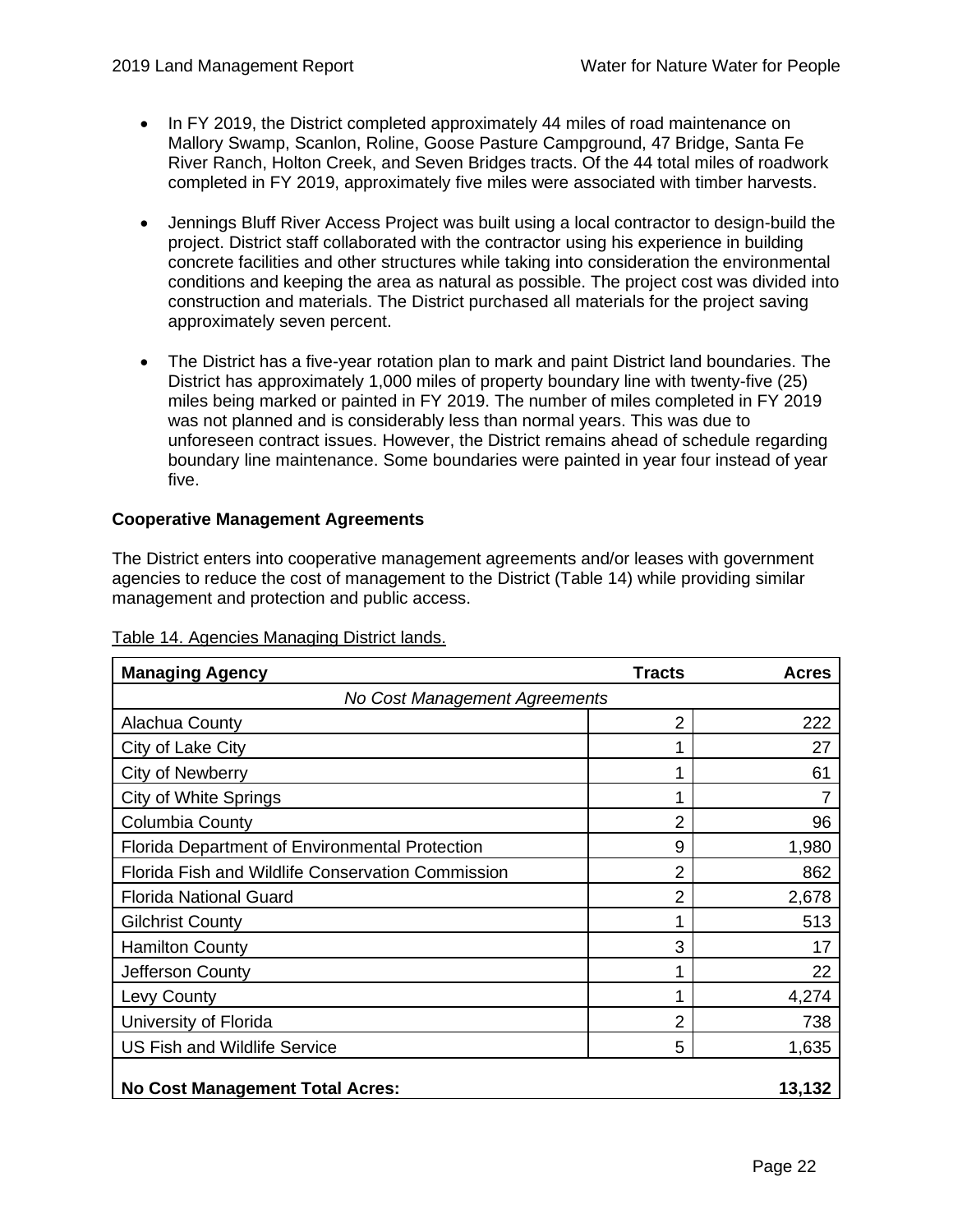| <b>Shared Revenue Agreements</b>  |    |        |
|-----------------------------------|----|--------|
| <b>Alachua Conservation Trust</b> |    |        |
| <b>Florida Forest Service</b>     | 13 | 12.444 |
| <b>Shared Revenue Total Acres</b> |    | 12,614 |
| <b>Total</b>                      |    | 25,746 |

Under a lease agreement, the Florida Forest Service (FFS) manages approximately 12,444 acres of District lands as part of the Twin Rivers State Forest. As part of the lease, the District has agreed to reimburse the state for expenses each year. In FY 2019, there were a total of \$140,435 state expenses, which the District reimbursed.

Additionally, the District has a cooperative management agreement with FFS for lands not under lease at Twin Rivers State Forest. This agreement is used primarily to allow FFS to install firelines and conduct prescribed fires on District lands. This agreement reduces District costs since the FFS rate for prescribed burning is typically less than the District's private contractor's rates. In FY 2019 the District reimbursed the FFS a total of \$7,743 for prescribed fire activities.

RO Ranch Equestrian Park is located on the District-owned R. O. Ranch Tract which contains various structures and facilities that must be maintained. The R .O. Park was managed by R. O. Ranch, Inc., a Florida not-for-profit corporation, from 2006 to 2016. The R. O. Park area where the majority of the buildings and structures are located is currently closed to the public. However, many of the equestrian trails are still open for public use. In FY 2019 the District spent \$23,723 on building and property maintenance, utilities, and trails.

In January 2019, the District entered into a cooperative management agreement with Alachua Conservation Trust (ACT), a Florida not-for-profit corporation, to manage the District-owned J.H. Anderson, Jr., Memorial Park – Rock Bluff Springs Tract. At the time of the agreement, a management plan was approved that detailed the responsibilities of each party. As part of this management plan, the District agreed to provide quarterly funding until October 1, 2021 (\$14,843 per quarter) and allowing ACT to charge an entrance fee provided that revenues generated by ACT through fees would be used to fund ACT's budget and any remaining funds should be returned to the District. In FY 2019, the District paid ACT \$46,125 for operational expenses. An additional \$4,200 was spent by the District on supplies needed for the opening of the property to the public.

Public hunting is provided on 106,146 acres (66%) of District-owned lands in cooperation with FWC and USFWS. These agencies manage hunting dates and limits and provide law enforcement at no cost to the District. No fees for hunting are charged by the District.

The District has agreements with private and public entities to provide trail maintenance for 162 miles (70%) of the bike, horse, and multi-use trails on District lands. These trails are maintained at no cost to the District and available for use by the general public.

## **Grant Applications and Awards**

In FY 2019, the District received grant funding from the following sources to help reduce the cost of natural community management.

Florida Forest Service Prescribed Fire Enhancement Program: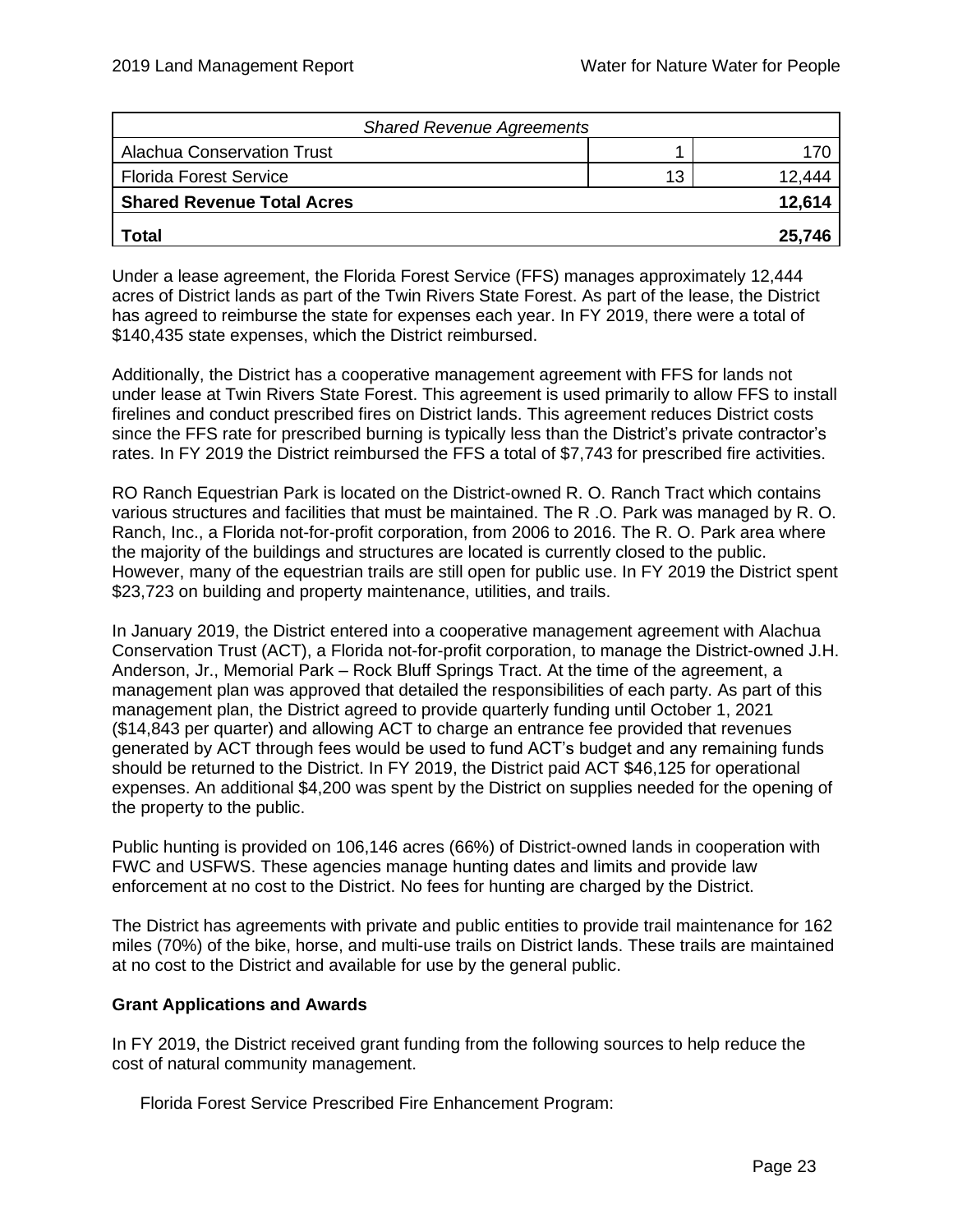• The District was reimbursed \$94,719.50 for completing approximately 370 acres of woods mowing and roller chopping work on the Little Creek, Steinhatchee Springs, Steinhatchee Falls, Mattair Springs, and Adams tracts in Suwannee, Columbia, and Lafayette counties. This work was done to help reduce fuel loads, facilitate the use of prescribed fire, and help meet natural community DFC objectives.

U.S, Fish and Wildlife Service Partner's for Fish and Wildlife Program:

• The District received \$23,100.00 to apply herbicide on approximately 207 acres of the Christian and Mattair Springs tracts in Suwannee County. The District hopes to expend these funds during spring or early summer of FY 2020. Objectives are to control woody vegetation, help reduce fuel loads, facilitate the use of prescribed fire, and advance ongoing upland restoration efforts on these sites to meet natural community DFC objectives.

#### **Revenues and Expenditures**

The District has opportunities to generate revenues while implementing its natural resource management activities (Table 15). Timber sales generate the vast majority of revenue from land management activities.

| <b>Category</b>                         | FY 2019     |
|-----------------------------------------|-------------|
| Timber                                  | \$1,128,241 |
| Land Use (Apiary Leases)                | \$50        |
| <b>Access Easements</b>                 | \$915       |
| Grants*                                 | \$94,719    |
| <b>State Appropriation (Operations)</b> | \$1,777,210 |
| Total                                   | \$3,001,135 |

Table 15. FY 2019 Land Resources Revenues.

\*Does not include awarded grants (funds have not yet been received).

In FY 2019, the District sold an estimated 81,500 tons of pine timber in 11 sales on 1,615 acres. The sales were a stand conversion clear-cuts, pine thinnings, bark beetle infestation salvage, and a sandhill restoration hardwood removal. Total gross revenues are estimated (since all sales have not been completed as of October 1, 2019) to be \$ 1,777,704.

Expenditures in the land management program are divided into categories for budgeting as follows (Table 16):

- Natural Resource Management includes water resource projects, reforestation, timber sales, protected species, and vegetative management outside of prescribed fire.
- Invasive Plant Management includes the costs associated with invasive plant treatments including hiring private contractors and staff time/field supplies needed to conduct in-house treatments.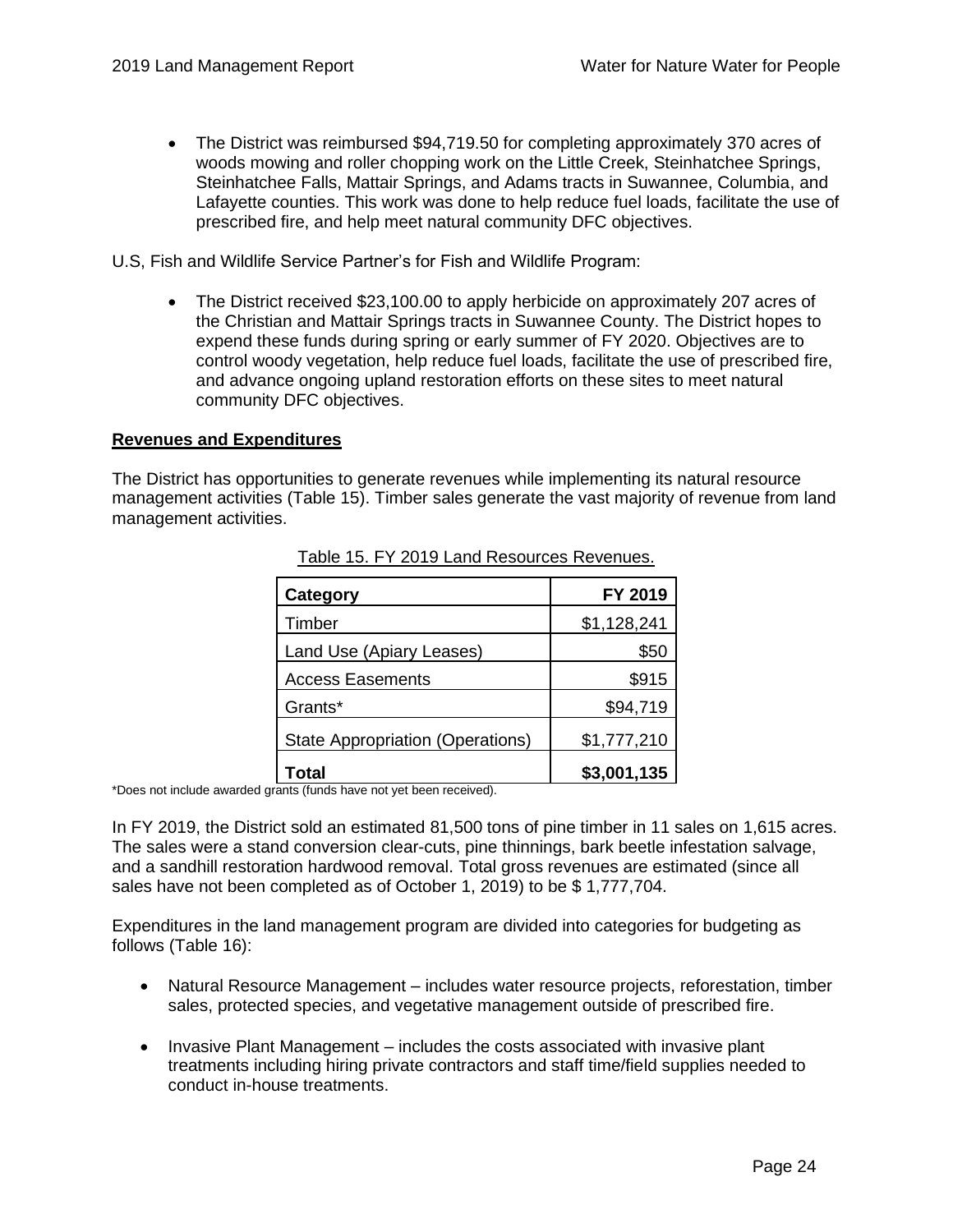- Prescribed Fire private contractor costs and supplies for prescribed burning and fireline establishment and maintenance.
- Public Use includes expenses for maintaining site-based and dispersed recreation activities, developing new sites, signs, maps, brochures, and sanitation.
- Facility and Road Management includes costs for maintaining roads, hydrologic structures, boundaries, rental equipment, gates, debris removal, and other facility improvement projects.
- Administration and Planning includes expenses for planning, GIS, real-estate activities, fees, permits, training, management plans and reviews, interagency law enforcement coordination, and other operational expenses.

| Category*                         | FY 2019     |
|-----------------------------------|-------------|
| Natural Resource Management       | \$516,506   |
| <b>Exotic Invasive Management</b> | \$996       |
| <b>Prescribed Fire</b>            | \$435,205   |
| <b>Public Use</b>                 | \$198,087   |
| Facility & Road Management.       | \$351,152   |
| Administration and Planning       | \$38,249    |
| <b>Salaries and Benefits</b>      | \$502,771   |
| Total                             | \$2,042,966 |

Table 16. FY 2019 Land Resources Expenditures.

*\*Does not include Payments in Lieu of Taxes, Florida Forest Service Agreement Expenditures, RO Ranch Equestrian Park Expenditures, and Rock Bluff Springs Expenditures.* 

## **Payments in Lieu of Taxes (PILT)**

When the District purchases land in fee simple (all ownership rights), the lands are taken off the county ad valorem tax roll. The Legislature established a payment in lieu of taxes program in 1992 to reimburse local governments for the loss of revenue. To qualify for this program, the county must have a population of less than 150,000. Payments were made to counties in the amount of \$338,482. The state appropriated the District's \$352,909 for PILT in FY 2019.

## **Land Acquisitions**

District lands are acquired following Section 373.139 F.S. and 40B-9 Florida Administrative Code. District staff who are involved in processing acquisition related activities are guided by Governing Board Directive 19-0005. Table 17 is a list of acquisitions completed in FY 2019.

| <b>Tract</b>                                  | <b>Seller</b> | Acres |        | <b>Date</b> | <b>County Closing Transaction</b> | <b>Funding</b><br><b>Source</b> |
|-----------------------------------------------|---------------|-------|--------|-------------|-----------------------------------|---------------------------------|
| Steinhatchee Falls Citizen's Bank<br>Donation |               | 5.41  | Tavlor | 6/24/19     | Fee                               | Florida<br>Forever*             |

Table 17: FY 2019 Land Acquisitions.

*\*Florida Forever funds were used for closing costs*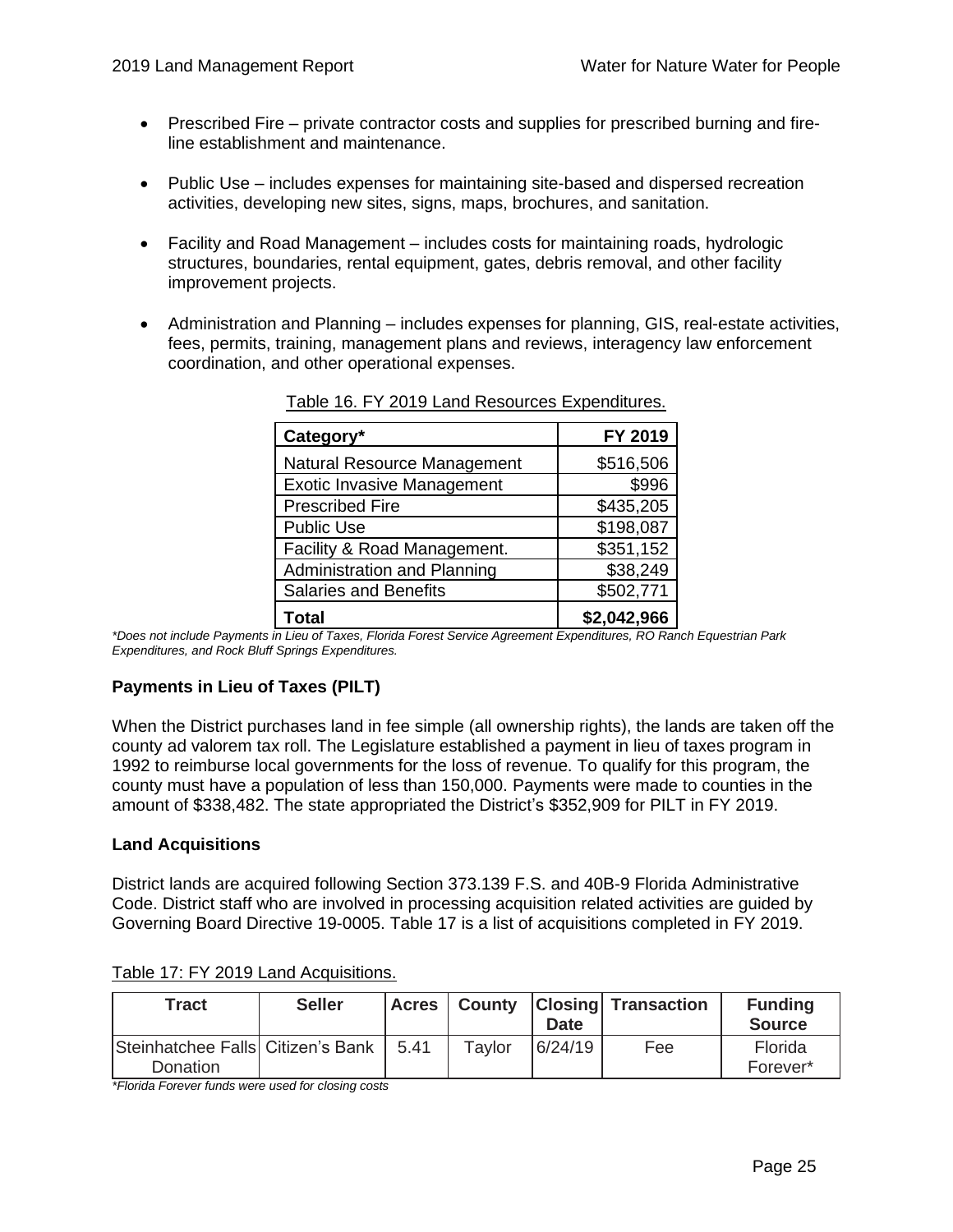## **Surplus Lands**

<span id="page-28-0"></span>Disposing of lands that are not needed for water-resource protection allows the District to redirect funds to higher value, water-resource lands and/or reduce land management costs. Land Management staff participate in the review process of any potential surplus parcels and provides feedback to the Executive Office and Governing Board. No lands were conveyed in FY 2019.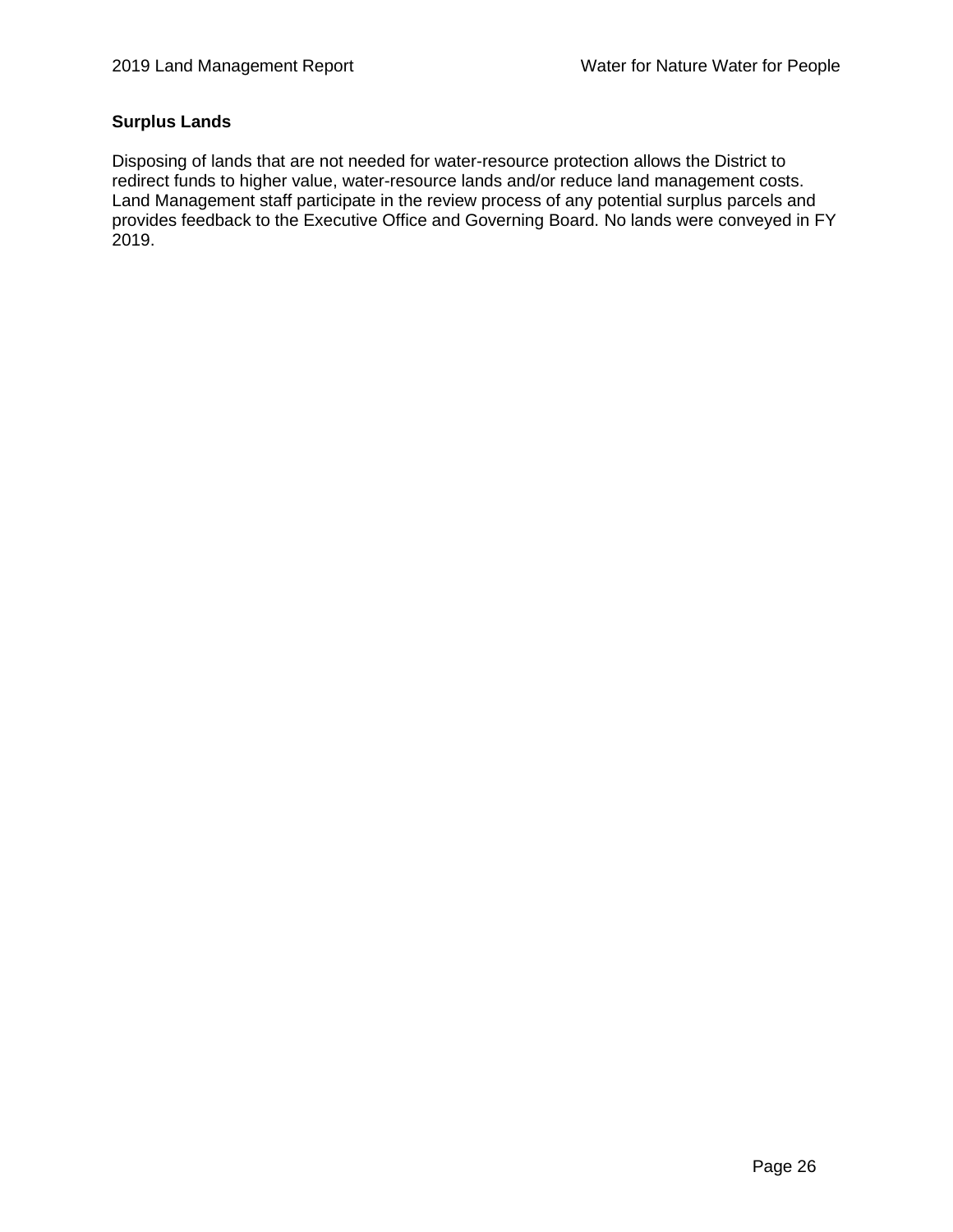# **APPENDIX A**

# **SRWMD STATUTORY SUMMARY**

*Verified November 2019*

# **Land Acquisition and Management**

Section 373.139(2) F.S. Acquisition of Real Property.

- Flood control
- Water storage
- Water management
- Conservation and protection of water resources
- Aquifer recharge
- Water resource and water supply development
- Preservation of wetlands, streams, and lakes.

## Section 373.1391 F.S. Management of Real Property.

- (1a) "Managed and maintained, to the extent practicable, in such a way as to ensure a balance between public access, general public recreational purposes, and the restoration of their natural state and condition. Except when prohibited by a covenant or condition in section. 373.056(2) F.S., lands owned, managed, and controlled by the district may be used for multiple purposes including, but not limited to, agriculture, silviculture, and water supply, as well as boating and other recreational uses."
- (b) "Whenever practical, such lands shall be open to the general public for recreational uses. General public recreational purposes shall include, but not limited to, fishing, hunting, horseback riding, swimming, camping, hiking, canoeing, boating, diving, birding, sailing, jogging, and other related outdoor activities to the maximum extent possible considering the environmental sensitivity and suitability of those lands. These public lands shall be evaluated for their resource value for the purpose of establishing which parcels, in whole or in part, annually or seasonally, would be conducive to general public recreational purposes. Such findings shall be included in management plans which are developed for such public lands."
- (5) "The following additional uses of lands acquired pursuant to the Florida Forever program and other state-funded land purchase program shall be authorized, upon a finding by the governing board, if they meet the criteria specified in  $(a) - (e)$ : water resource development projects, water supply development projects, storm-water management projects, linear facilities, and sustainable agriculture and forestry. Such additional uses are authorized where:
	- (a) Not inconsistent with the management plan for such lands;
	- (b) Compatible with the ecosystem and resource values of such lands;
	- (c) The proposed use is appropriately located on such lands and where due consideration is given to the use of other available lands;
	- (d) The using entity reasonably compensates the titleholder for such use based upon an appropriate measure of value; and
	- (e) The use is consistent with the public interest."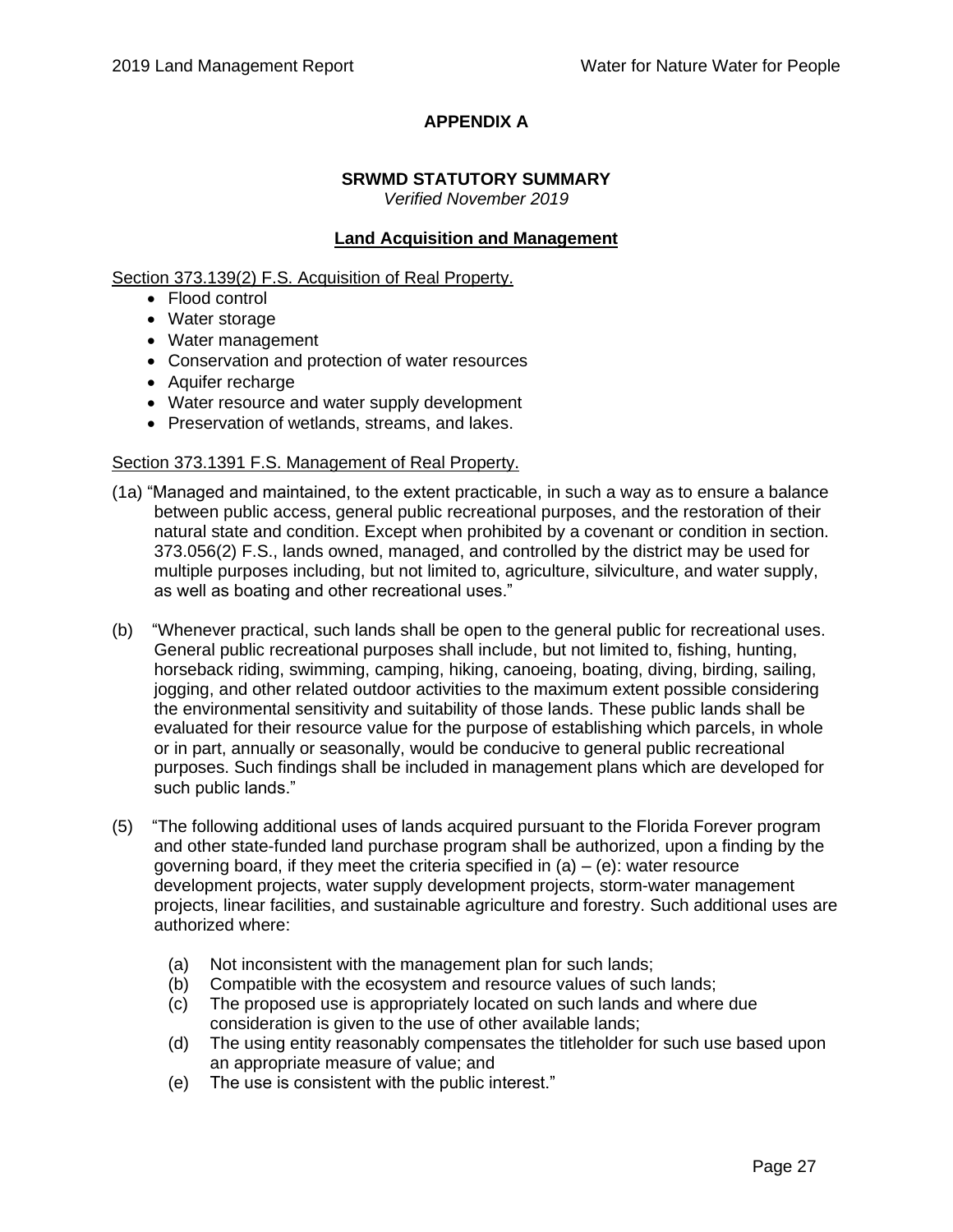## Section 373.591 F.S., Management Review Teams.

- (1) To determine whether conservation, preservation, and recreation lands titled in the names of the water management districts are being managed for the purposes for which they were acquired and in accordance with land management objectives, the water management districts shall establish a land management review team to conduct periodic management reviews. The land management review team shall be composed of the following members:
	- (a) One individual from the county or local community in which the parcel is located.
	- (b) One employee of the water management district.
	- (c) A private land manager mutually agreeable to the governmental agency representatives.
	- (d) A member of the local soil and water conservation district board of supervisors.
	- (e) One individual from the Fish and Wildlife Conservation Commission.
	- (f) One individual from the Department of Environmental Protection.
	- (g) One individual representing a conservation organization.
	- (h) One individual from the Department of Agriculture and Consumer Services' Florida Forest Service.
- (2) The management review team shall use the criteria provided in section 259.036 F.S., in conducting its reviews.
- (3) In determining which lands shall be reviewed in any given year, the water management district may prioritize the properties to be reviewed.
- (4) If the land management review team finds that the lands reviewed are not being managed in accordance with their management plan, prepared in a manner and form prescribed by the governing board of the district and otherwise meeting the timber resource management requirements of s. 253.036 F.S., the land managing agency shall provide a written explanation to the management review team.
- (5) Each water management district shall, by October 1 of each year, provide its Governing Board with a report indicating which properties have been reviewed and the review team's findings.

#### Section 259.036 F.S., Management Review Teams.

(3) "In conducting a review, the land management review team shall evaluate the extent to which the existing management plan provides sufficient protection to threatened or endangered species, unique or important natural or physical features, geologic or hydrologic functions or archaeological features. The review shall also evaluate the extent to which the land is being managed for the purposes for which it was acquired and the degree to which actual management practices, including public access, are in compliance with the adopted management plan."

#### Section 253.036 F.S., Forest Management.

"All land management plans described in section 253.034(5) F.S. which are prepared for parcels larger than 1,000 acres shall contain an analysis of the multiple-use potential of the parcel, which analysis shall include the potential of the parcel to generate revenues to enhance the management of the parcel. The lead agency shall prepare the analysis, which shall contain a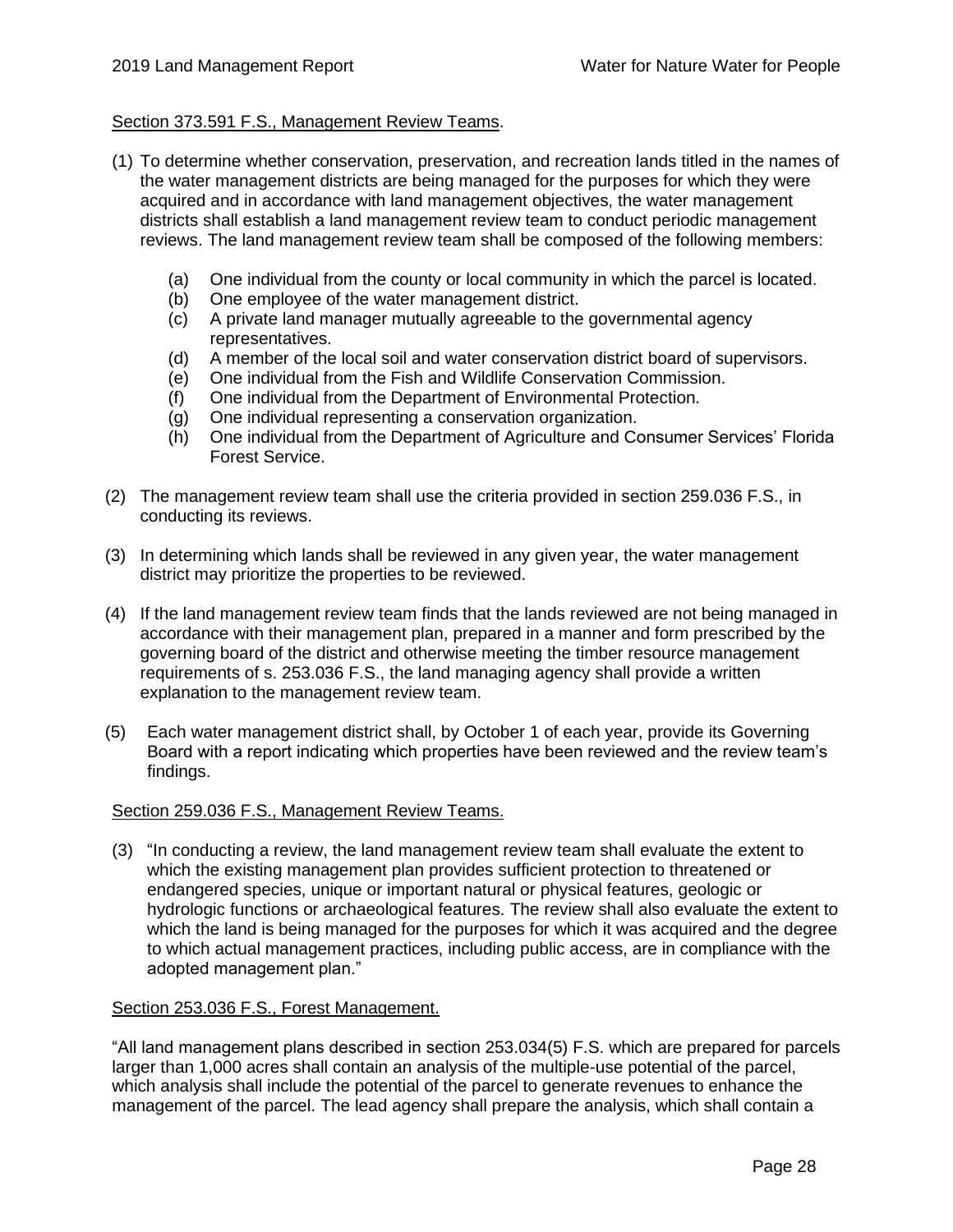component or section prepared by a qualified forester which assesses the feasibility of managing timber resources on the parcel for resource conservation and revenue generation purposes through a stewardship ethic that embraces sustainable forest management practices if the lead management agency determines that the timber resource management is not in conflict with the primary management objectives of the parcel." "All additional revenues generated through multiple-use management or compatible secondary use management shall be returned to the lead agency responsible for such management and shall be used to pay for management activities on all conservation, preservation and recreation lands under the agency's jurisdiction. In addition, such revenue shall be segregated in an agency trust fund and shall remain available to the agency in subsequent fiscal years to support land management appropriations."